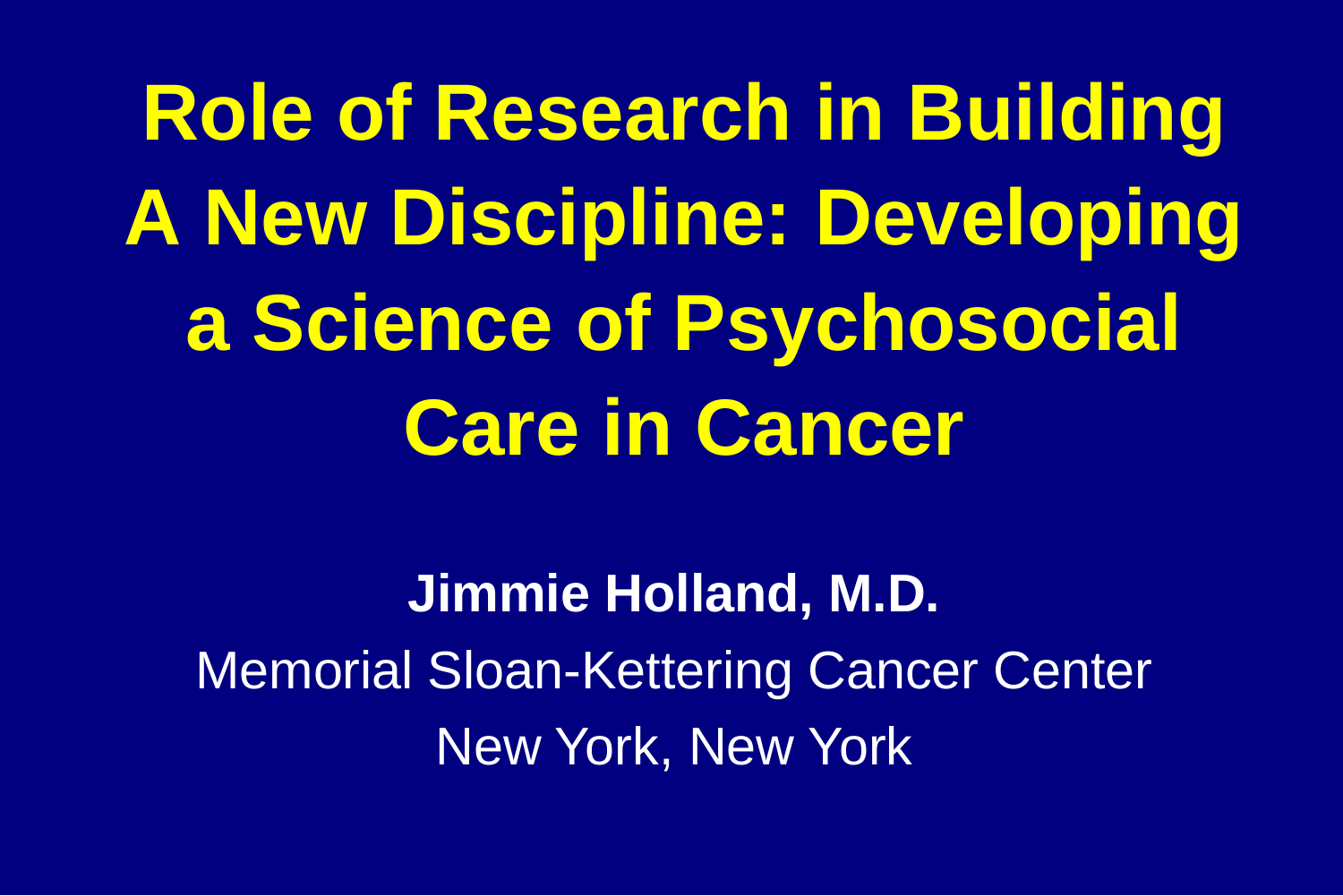## **Barriers to Psychosocial Research in Cancer**

• Diagnosis was not revealed to patient •Stigma of mental illness attached to psychological issues, even in illness •Belief that subjective symptoms could not be acutely reported by patient •Psychological and social issues are "soft science", not "real" science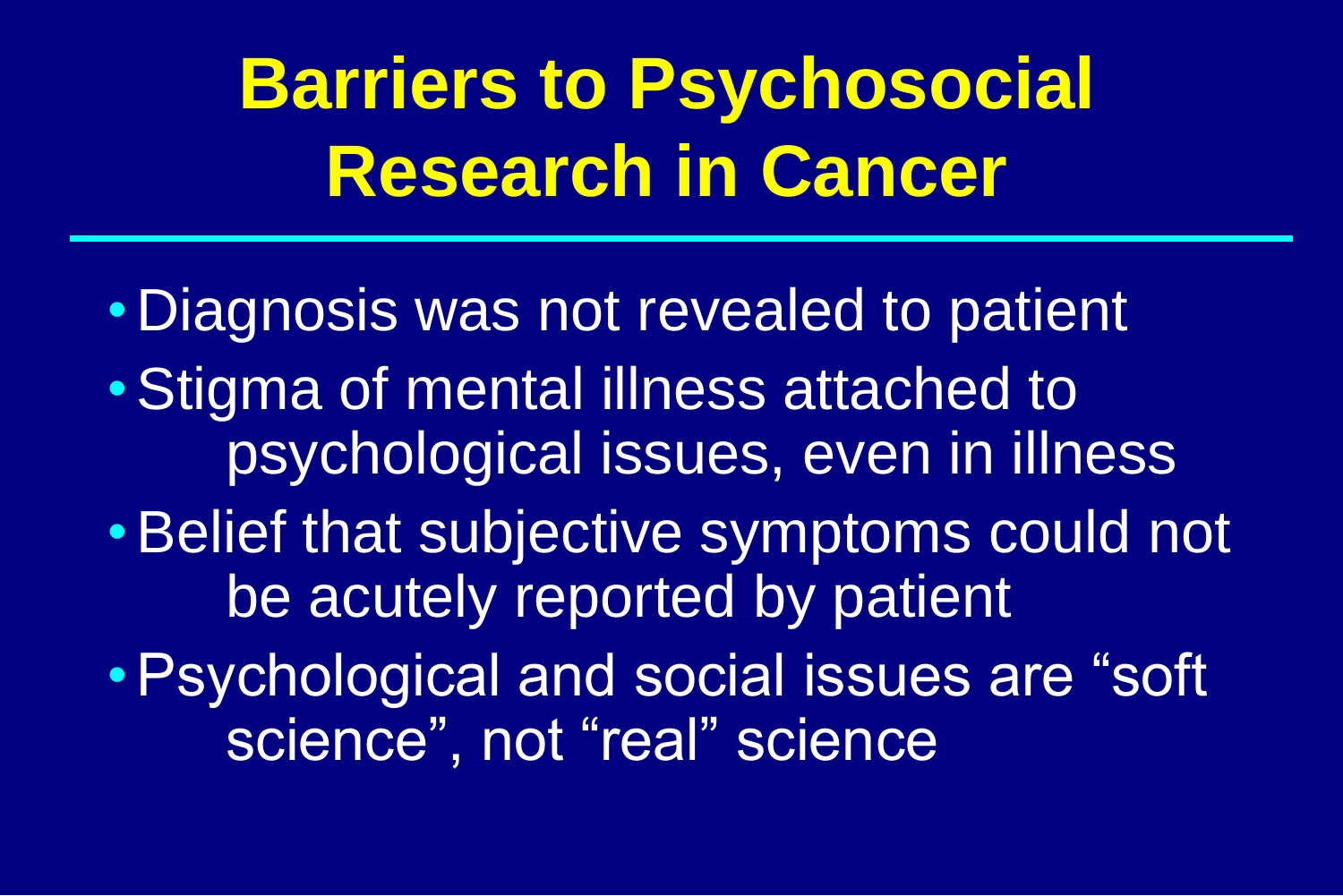#### **1970s: Barriers Reduced**

- Debates about telling diagnosis
- New optimism about curative cancer treatments
- Cancer survivors began to reveal their diagnosis - Happy Rockefeller and Betty Ford (1975)
- Cancer was "out of the closet"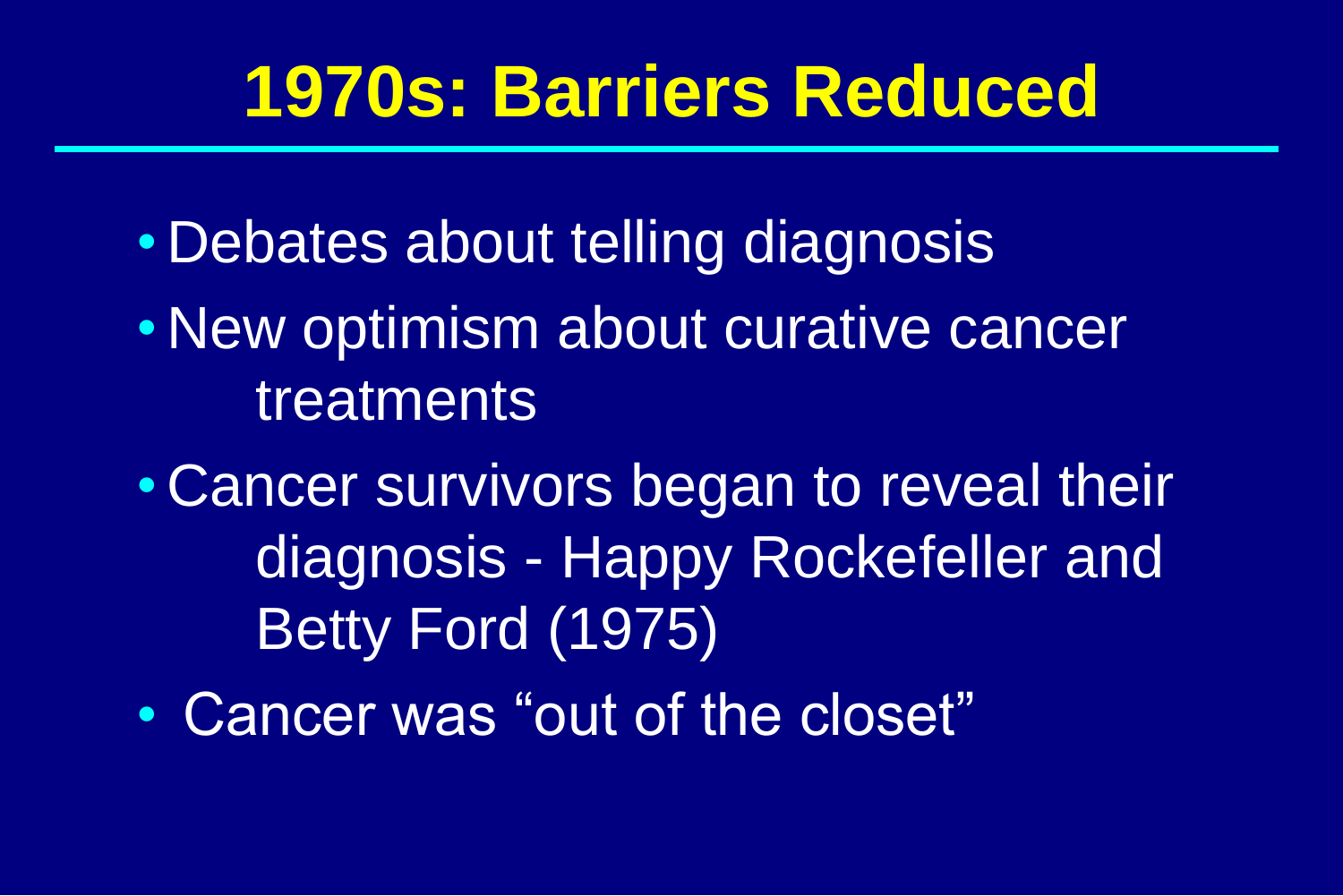• Around 1975, patients began to be told their diagnosis and treatment options; their psychological responses could finally be explored

• 1972 – The War on Cancer Act by President Nixon had a wider agenda

• 1st NCI-supported meeting in 1975 of 25 investigators in San Antonio, TX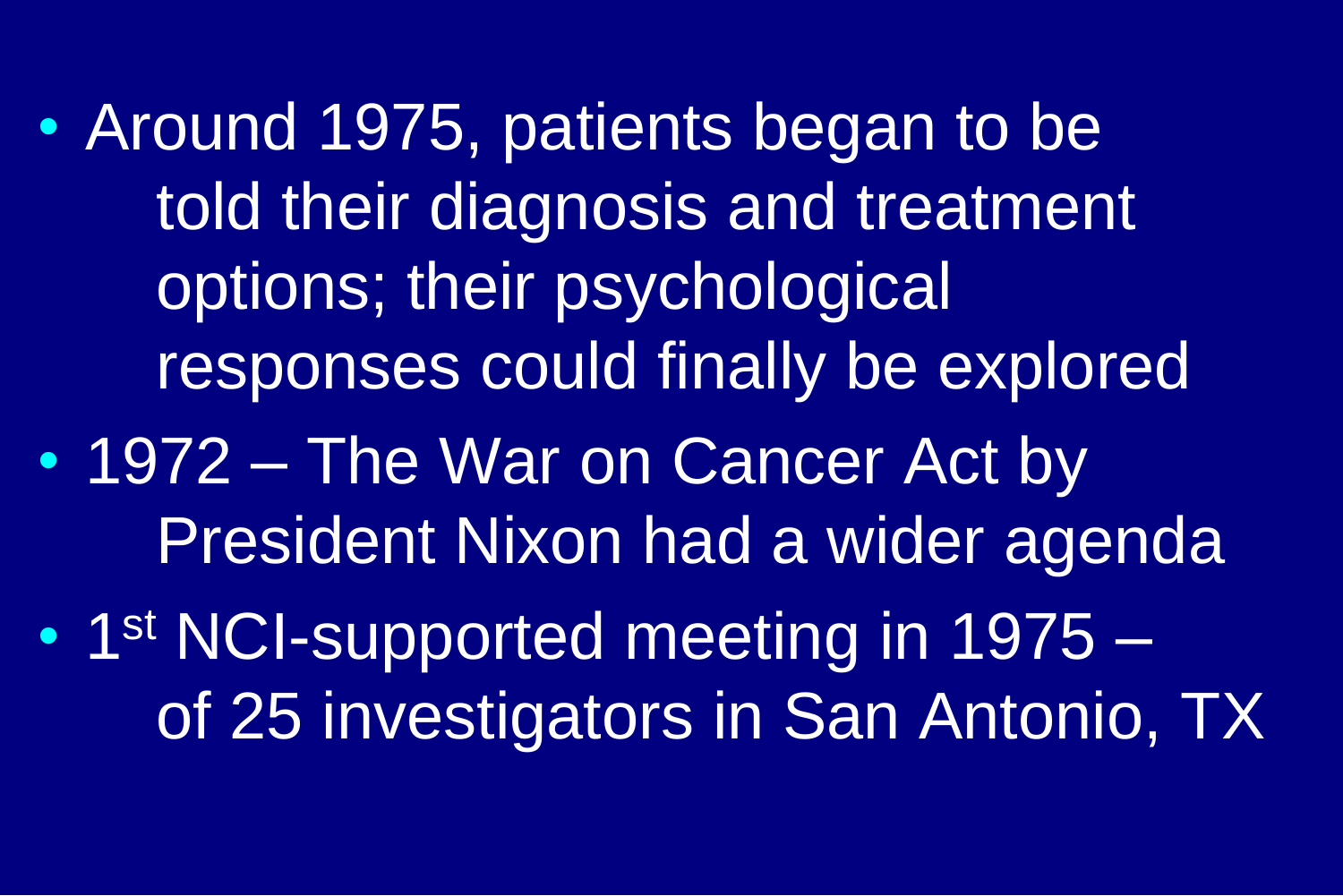#### **Early Barrier to Research Issue**

- Patient self-report was not accepted as a valid measure of subjective symptoms, neither clinically nor in research studies
- Only objective ratings by the physician were considered valid
- No rating scales were available
- First major effort was to develop **reliable** and **valid quantitative** scales to measure subjective symptoms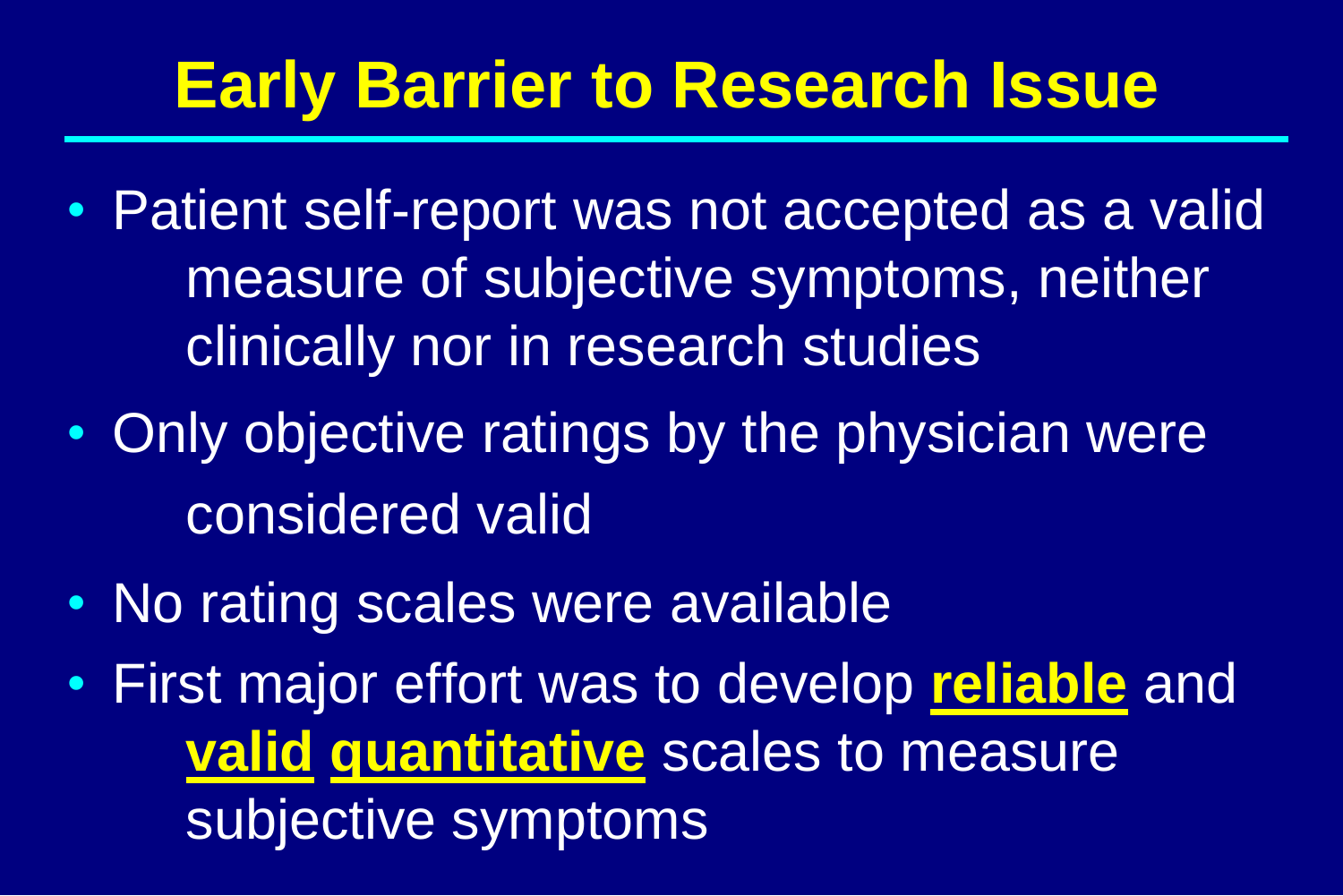#### **1970-90s: Valid Self Report Scales**

- Validated quantitative tools were developed for
	- Health-related QOL
	- Pain
	- Fatigue
- Anxiety
- Depression
- Delirium

These tools permitted evidence-based interventions to be developed and tested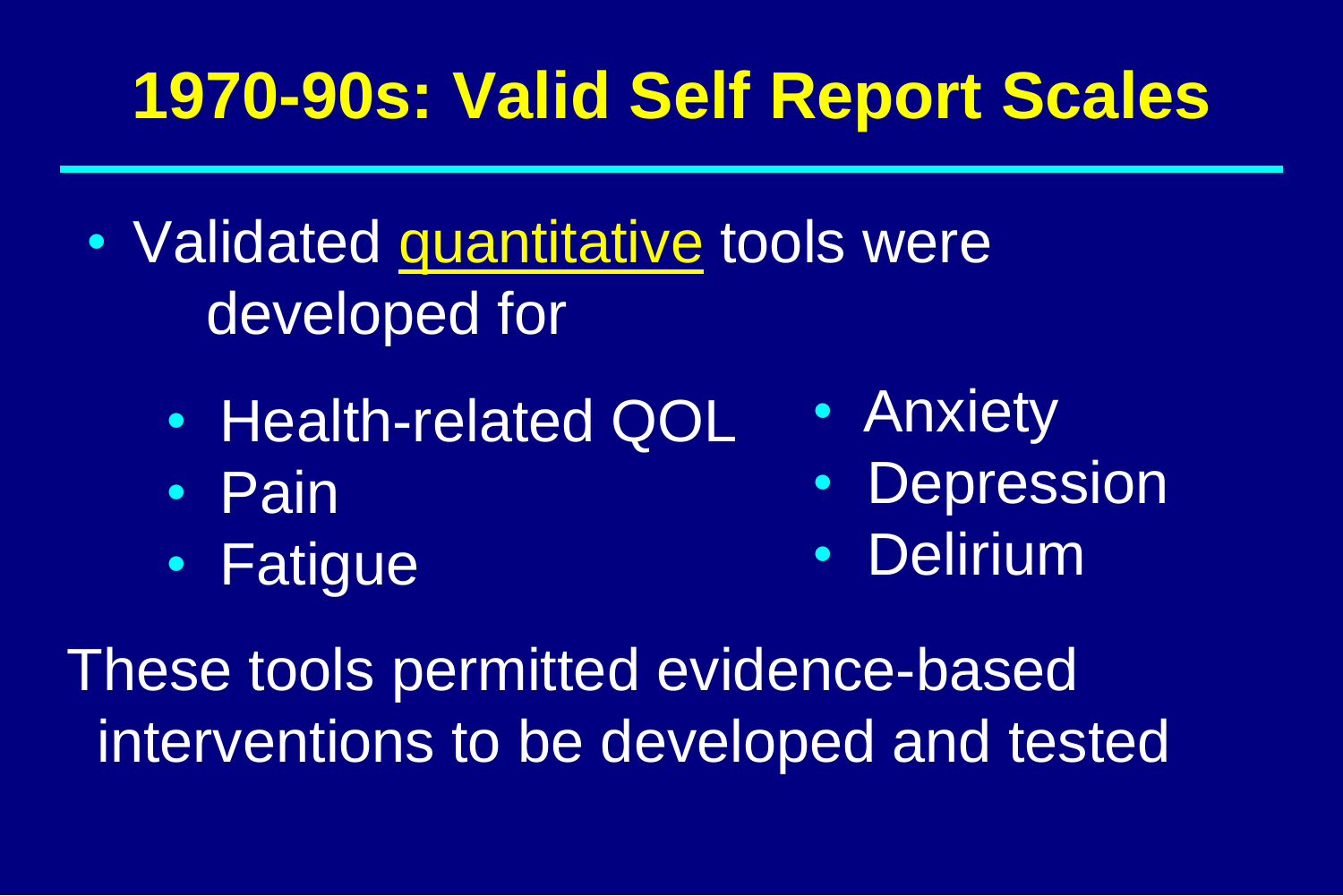Today, cancer clinical trials use patient self reported symptoms called

Patient-Reported Outcomes (PROs)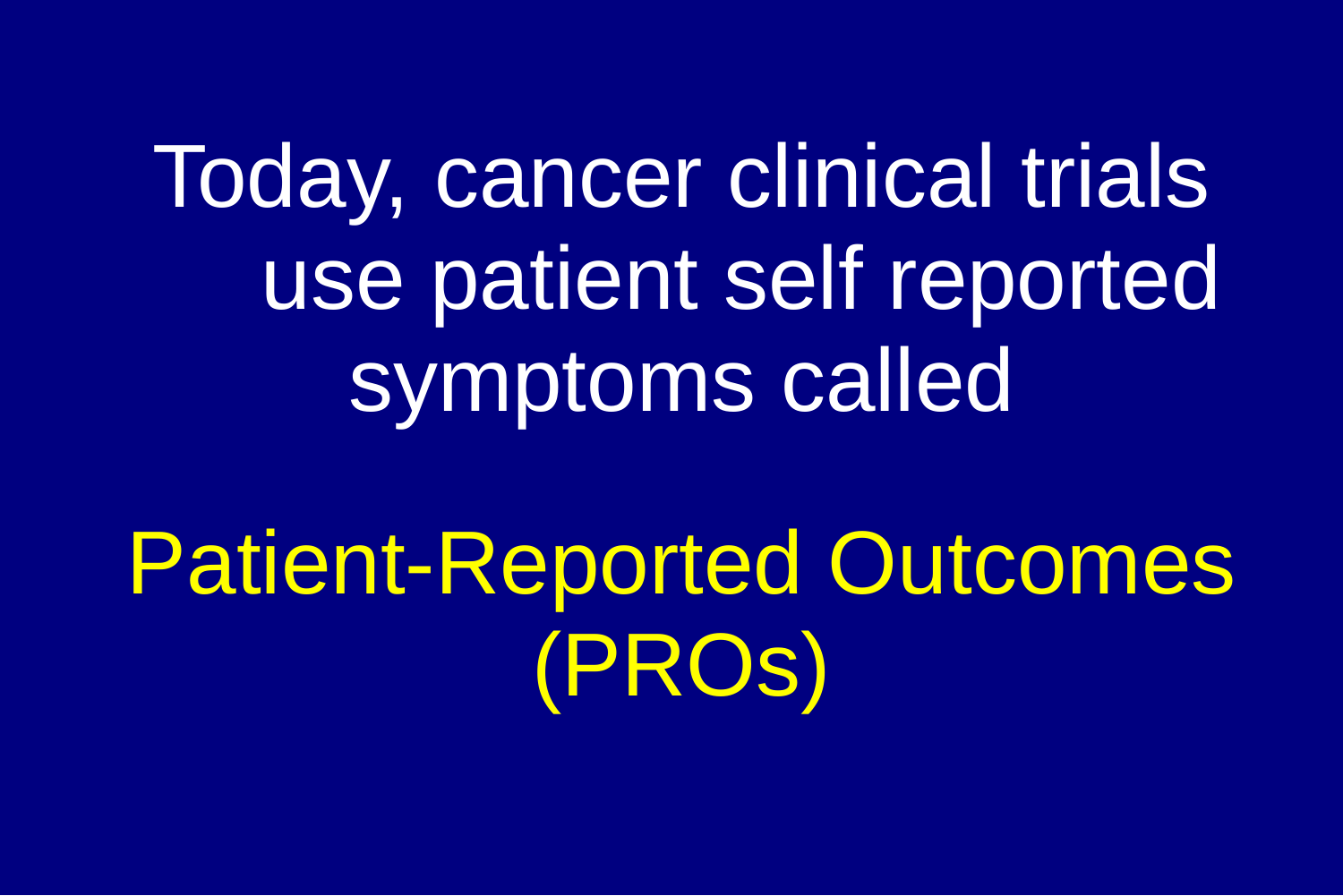### National Comprehensive Cancer Network (NCCN)

1997 – Appointed a multidisciplinary Panel, one person from each center, to evaluate and improve psychosocial care in cancer

> Oncologist Psychiatrist Nurse Clergy Social Work Patient Psychologist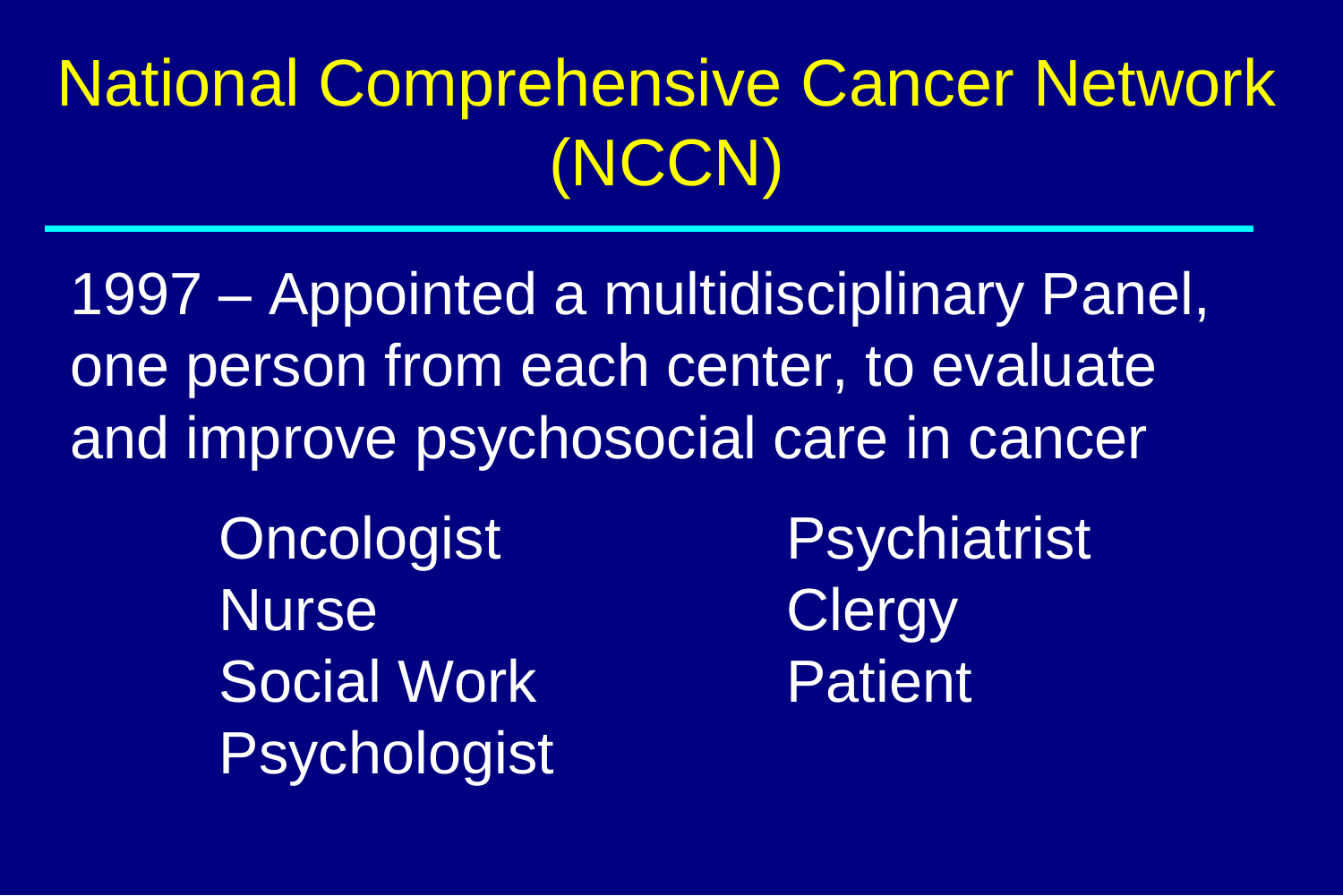#### **NCCN PANEL MEMBERS FROM COMPREHENSIVE CANCER CENTERS**

J. Holland, Chair C. Benedetti W. Breitbart S. Fleishman P. Fobair G. Foley C. Greiner Rev. Handzo J. Herman P. Jacobson S. Knight

**Psychiatry Oncology Psychiatry Psychiatry** Social Work **Nursing Psychiatry Clergy** Social Work **Psychology Psychology** 

M. Levy M. Loscalzo R. McAllister Rev. Randall M. Riba J. Shuster D. Snyder A. Valentine C. van Gunten J. Weinberg M. Zevon

**Oncology** Social Work **Psychology Clergy Psychiatry Psychiatry Oncology Psychiatry Oncology** Patient Advocate **Psychology**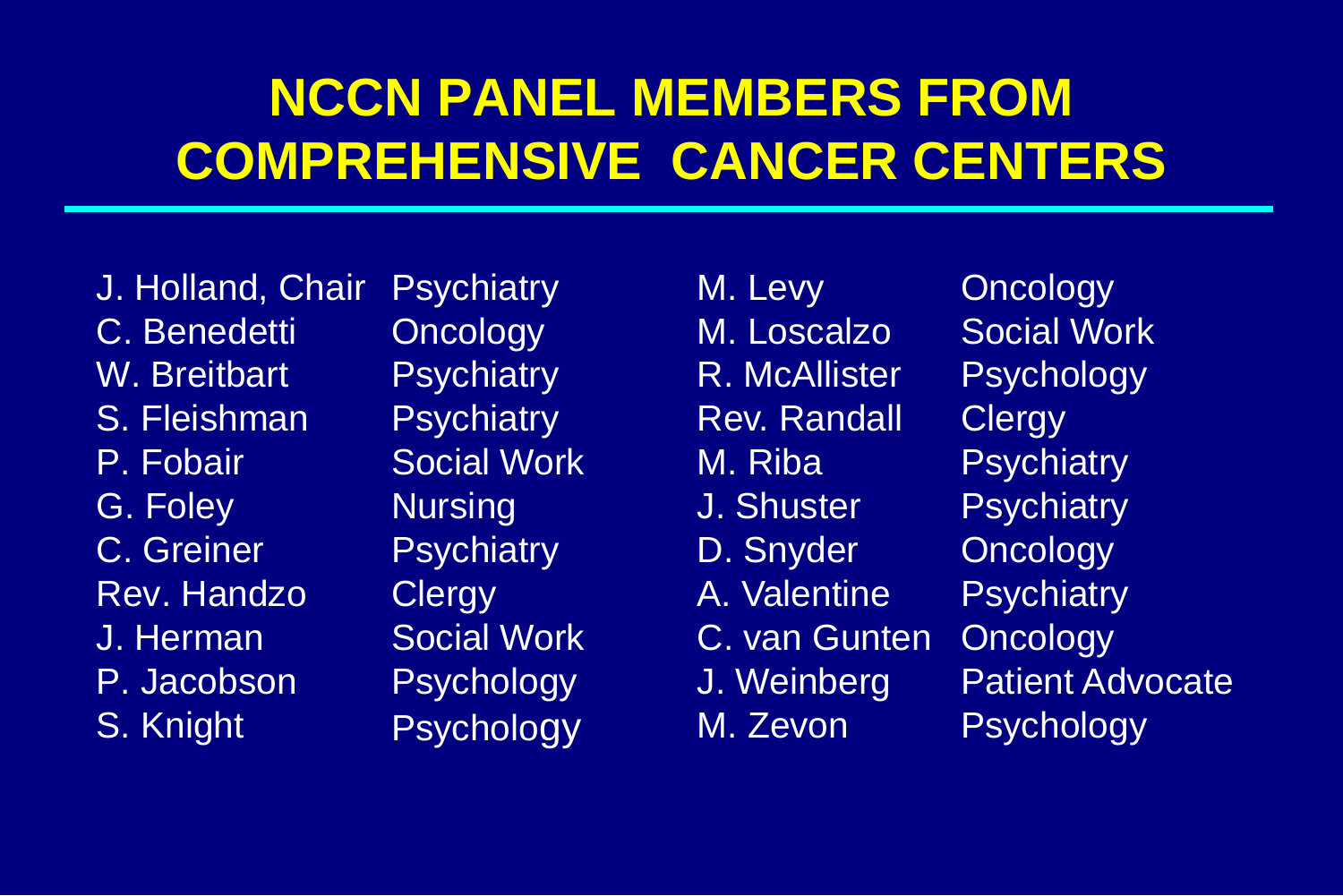### PANEL TASK

#### • FIRST:

- The label of **"Psychiatric", "Psychological", "Emotional"** are embarrassing and stigmatizing
- Find a more acceptable term
- Find word that covers psychological, social, spiritual concerns
- CHOSEN WORD: **DISTRESS**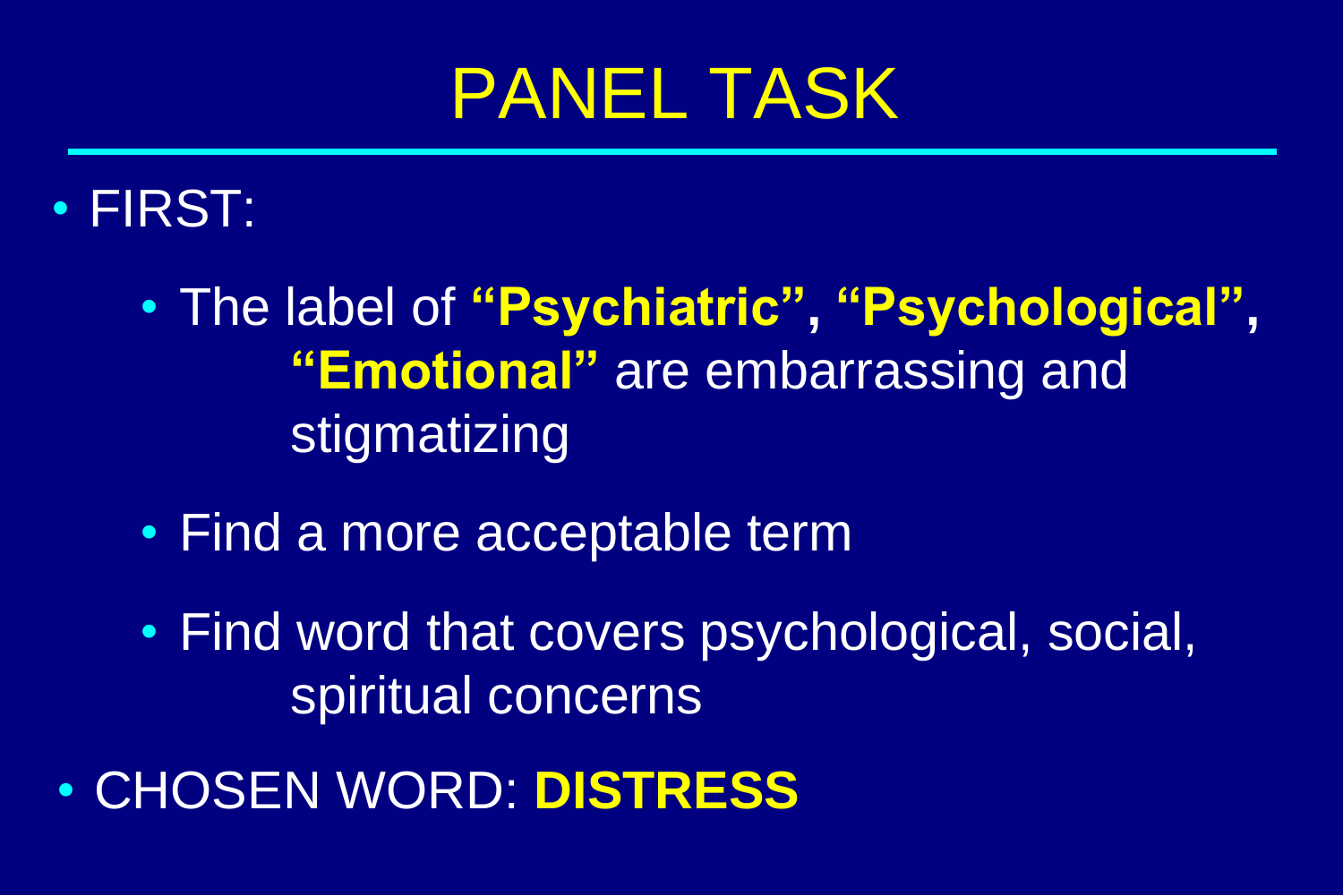#### **DISTRESS CONTINUUM**

**Normal Distress**

**Severe Distress**

**Fears Worries Sadness** **Depression, Anxiety Family Spiritual**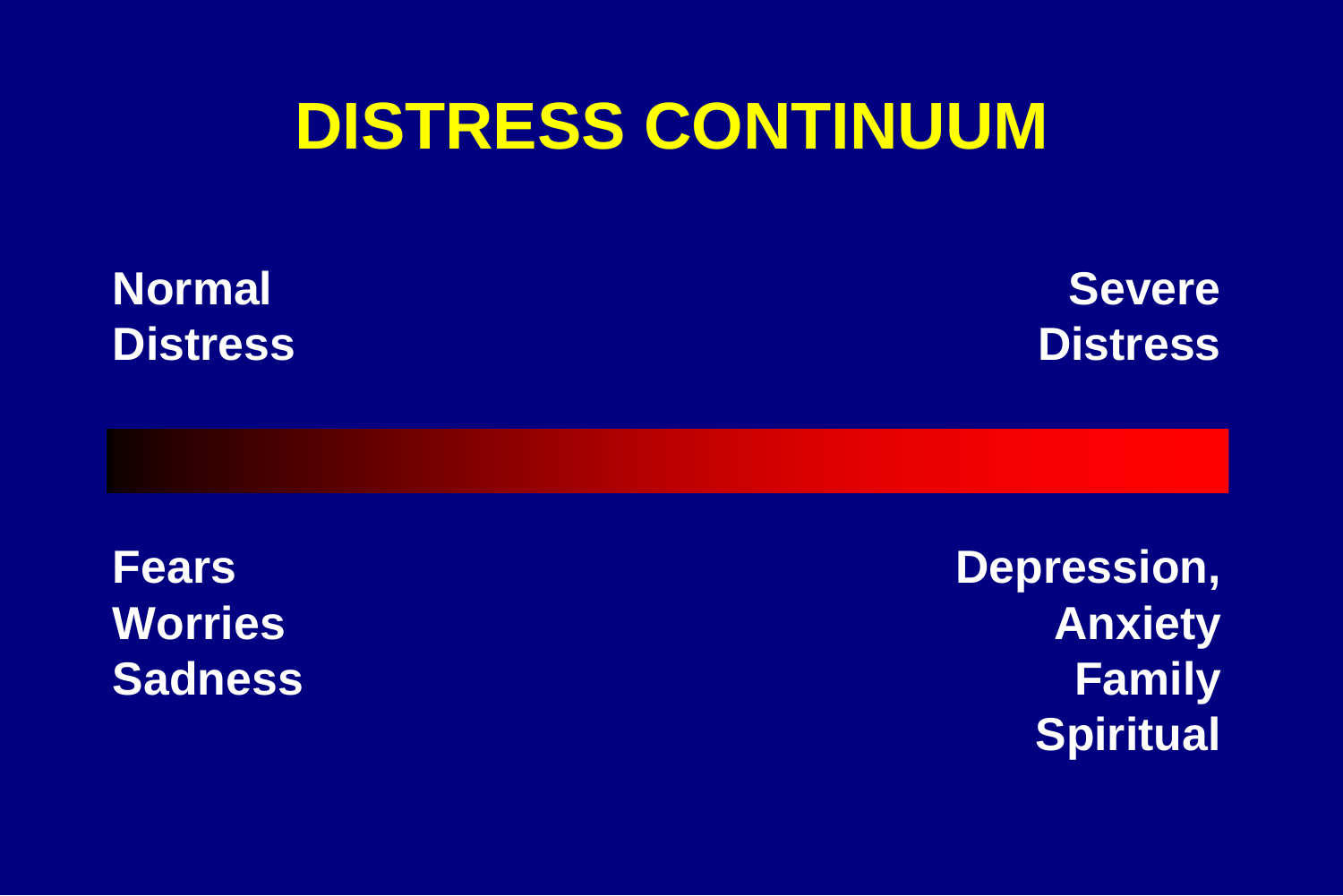## Distress is Caused by

- Physical symptoms (pain, fatigue)
- Psychological symptoms (fears, sadness)
- Psychiatric complications (depression, anxiety, delirium)
- Social concerns (for family and their future)
- Spiritual concerns seeking comforting philosophical, religious or spiritual beliefs
- Existential concerns- seeking meaning in life while confronting possible death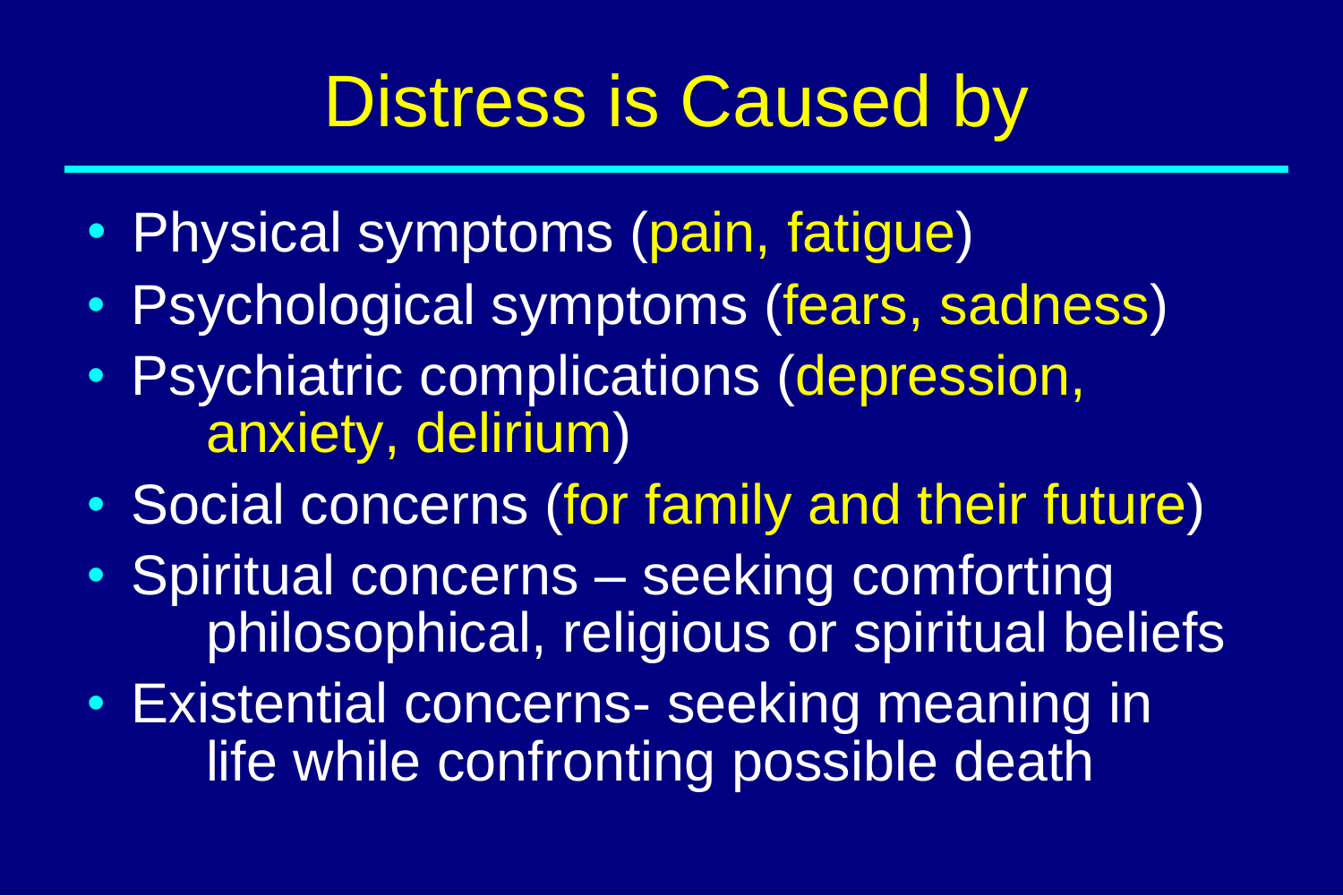"Don't you have anything better to offer me, Doctor, than **REALITY?"**

© 2000 Randy Glasbergen. www.glasbergen.com E-mail: randy@glasbergen.com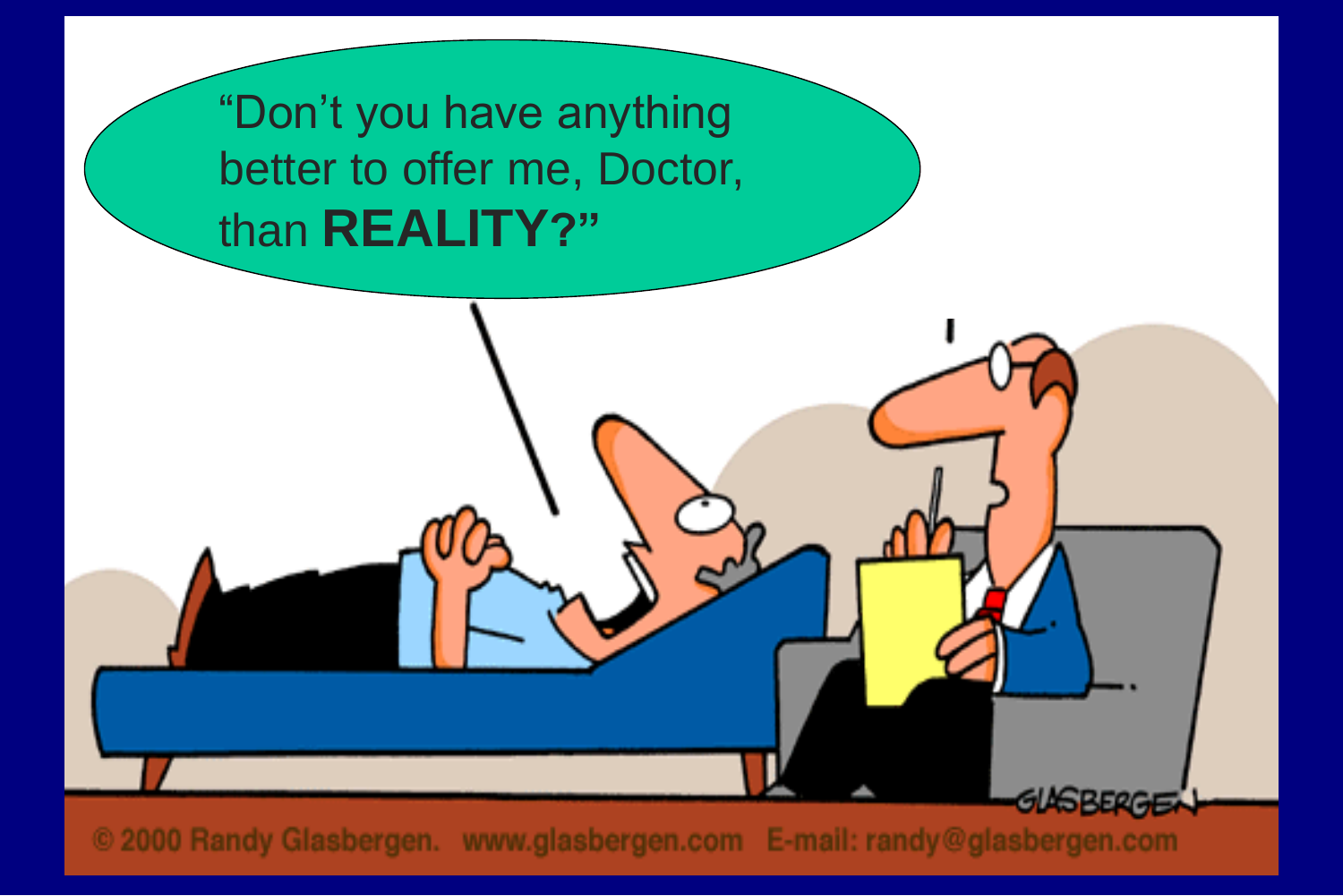## Standard of Care: NCCN

- Distress should be recognized, monitored, documented and treated promptly at initial visit and as clinically appropriate
- Screening should identify the level and nature of the distress and it should be managed by Clinical Practice Guidelines
- An interdisciplinary committee should implement and monitor standard of care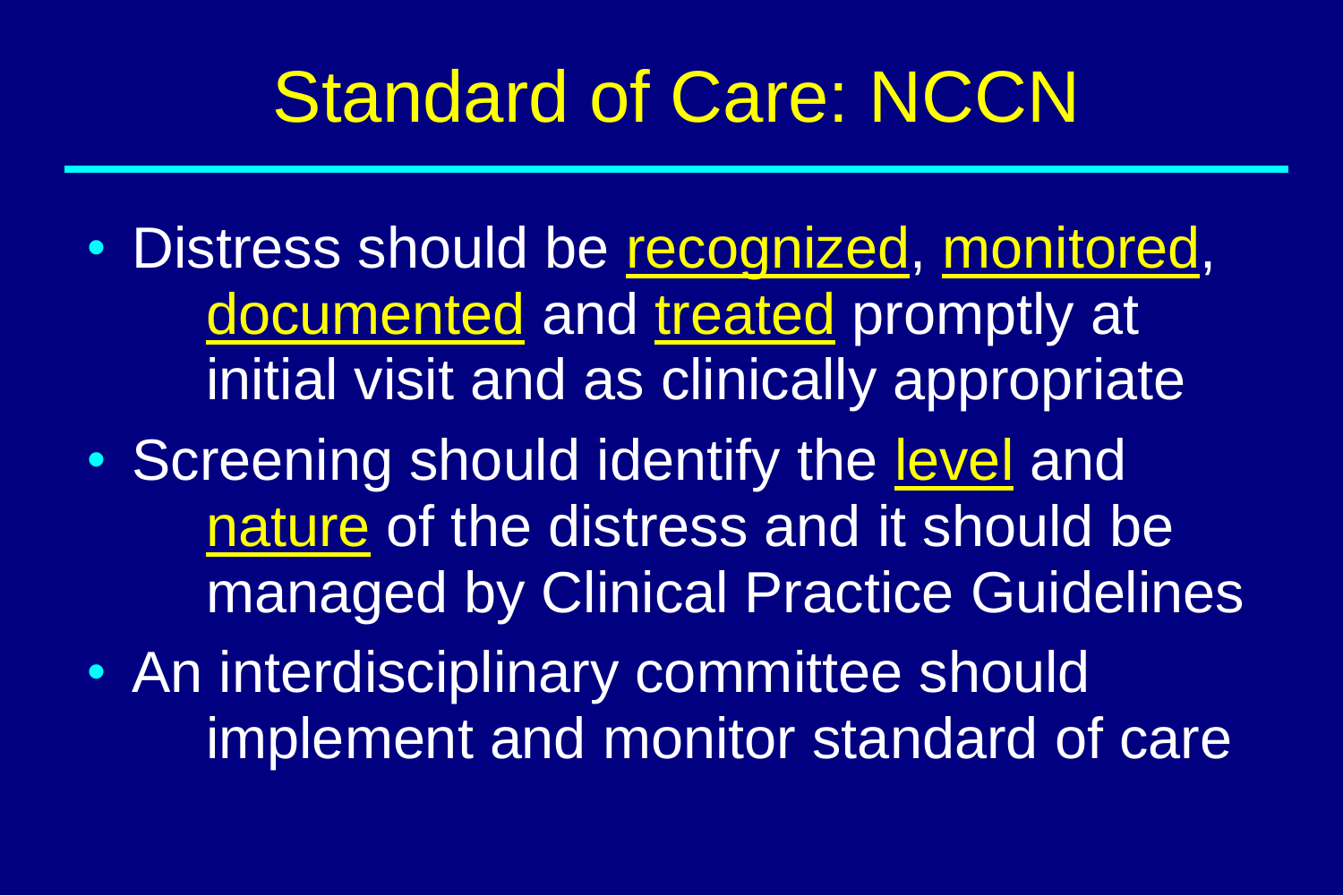• Developed the NCCN Distress Management Standard of Care and Clinical Practice Guidelines

• Updated annually; evidence-based when possible, otherwise consensus-based by experts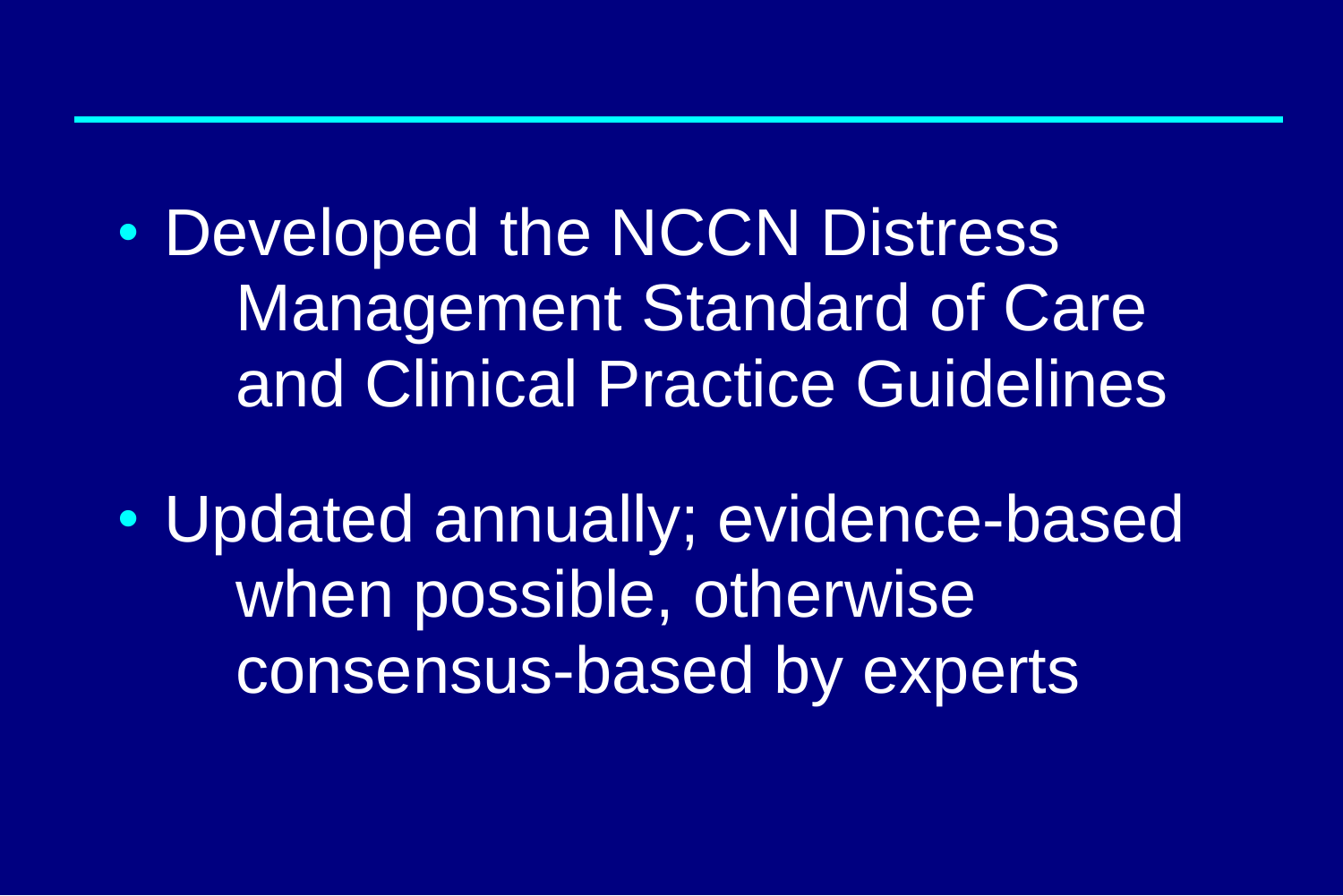• Task next was how to rapidly identify the distressed patient in a busy oncology office

• Proposed to use the successful Pain Approach:

> "How is your pain on a 0 – 10 scale?"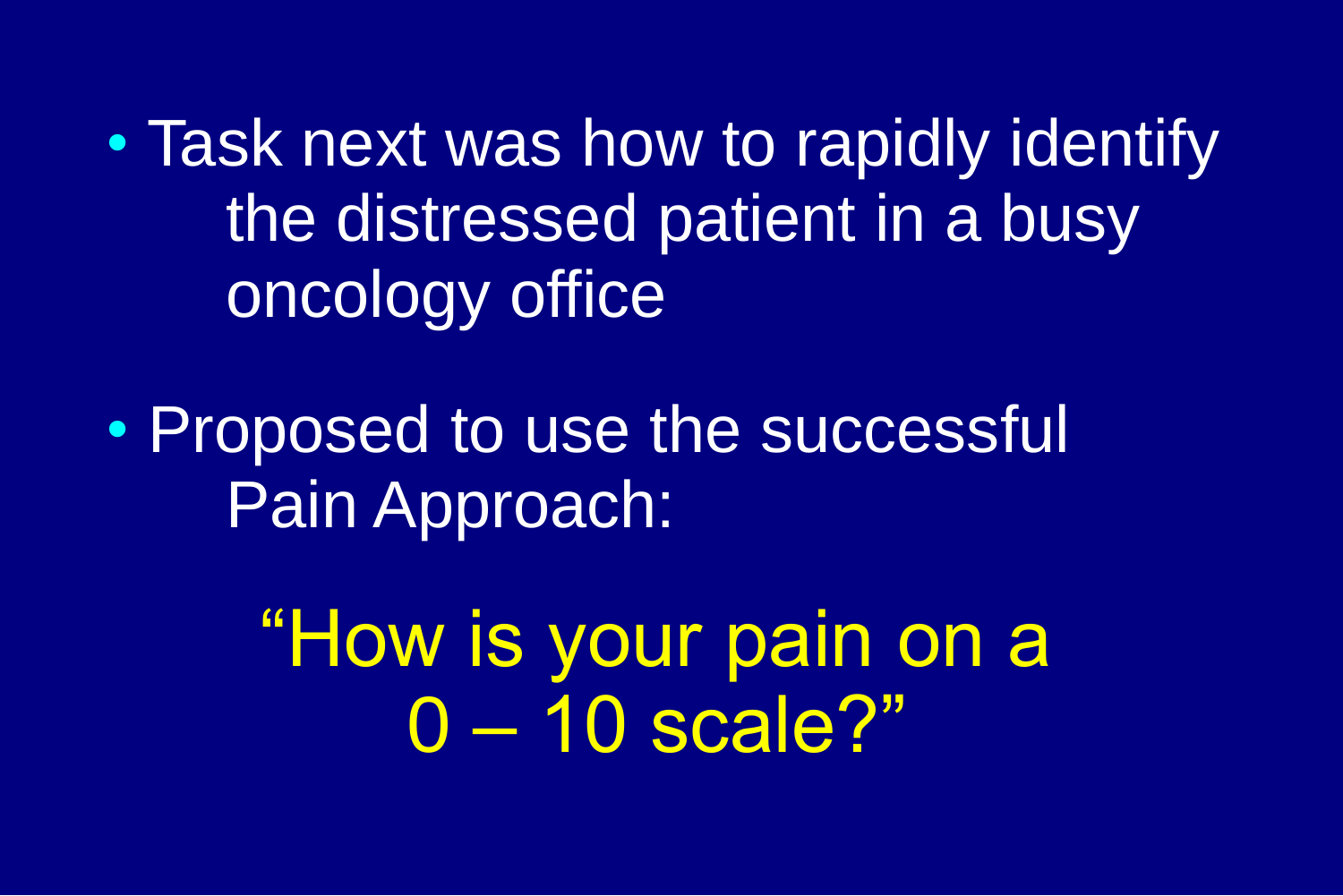#### **During the past week, how distressed have you been?**

**Extreme Distress**

**No**



#### **Please indicate your level of distress on the thermometer and check the causes of your distress.**

Practical problems \_\_ Housing **Insurance** \_\_ Work/school \_\_ Transportation \_\_ Child care Family problems \_\_ Partner \_\_ Children Emotional problems \_\_ Worry \_\_ Sadness **Depression** Nervousness Spiritual/religious concerns Relating to God \_\_ Other problems **10**

- \_\_ Loss of faith
- 
- **Physical problems**
- \_\_ **Pain**
- \_\_ **Nausea**
- \_\_ **Fatigue**
- \_\_ **Sleep**
- \_\_ **Getting around**
- \_\_ **Bathing/dressing**
- \_\_ **Breathing**
- \_\_ **Mouth sores**
- \_\_ **Eating**
- \_\_ **Indigestion**
- \_\_ **Constipation/diarrhea**
- \_\_ **Bowel changes**
- \_\_ **Changes in urination**
- \_\_ **Fevers**
- \_\_ **Skin dry/itchy**
- \_\_ **Nose dry/congested**
- \_\_ **Tingling in hands/feet**
- \_\_ **Feeling swollen**
- \_\_ **Sexual problems**

#### **BRIEF SCREENING TOOL AND PROBLEM LIST**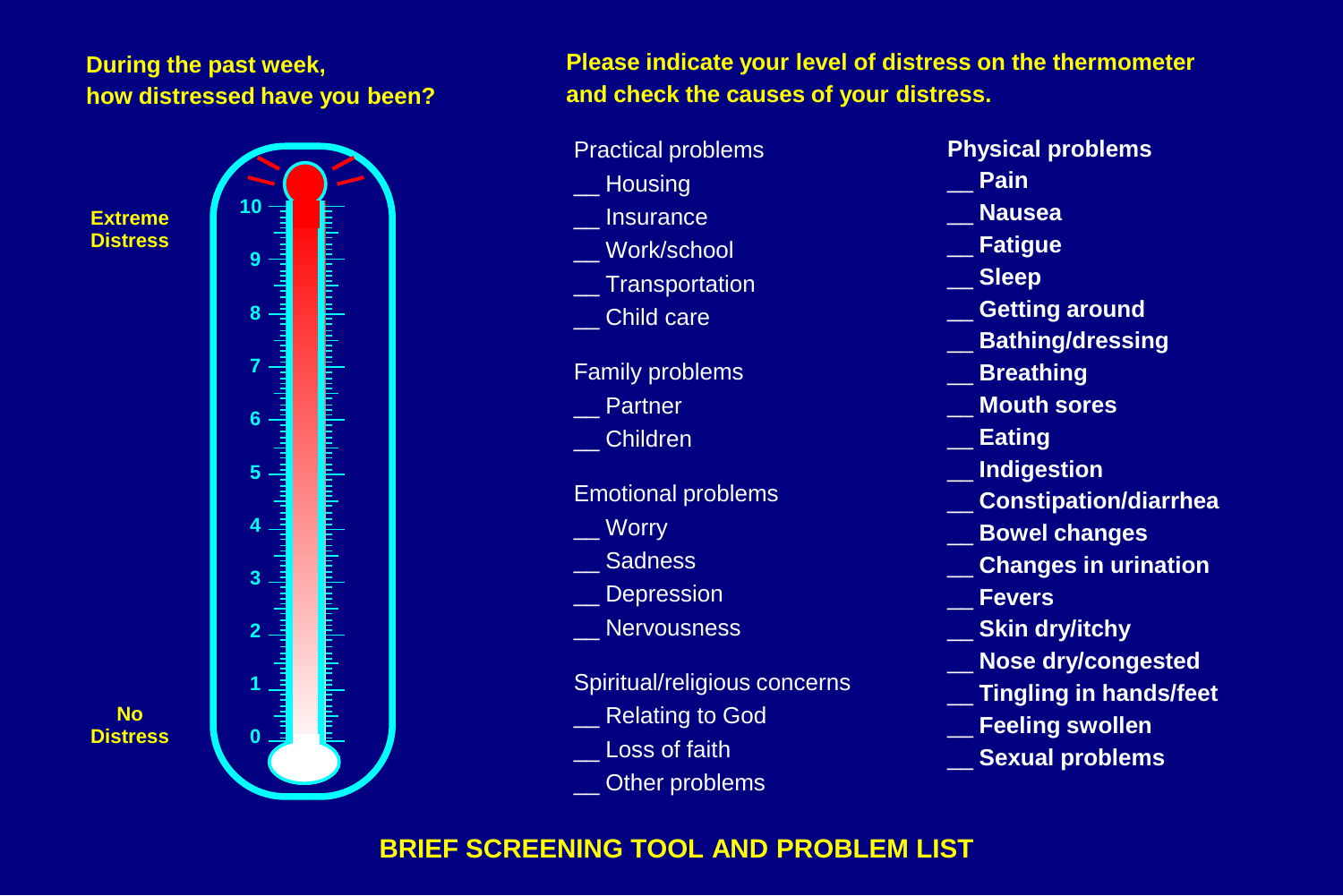# NCCN Practice Guidelines

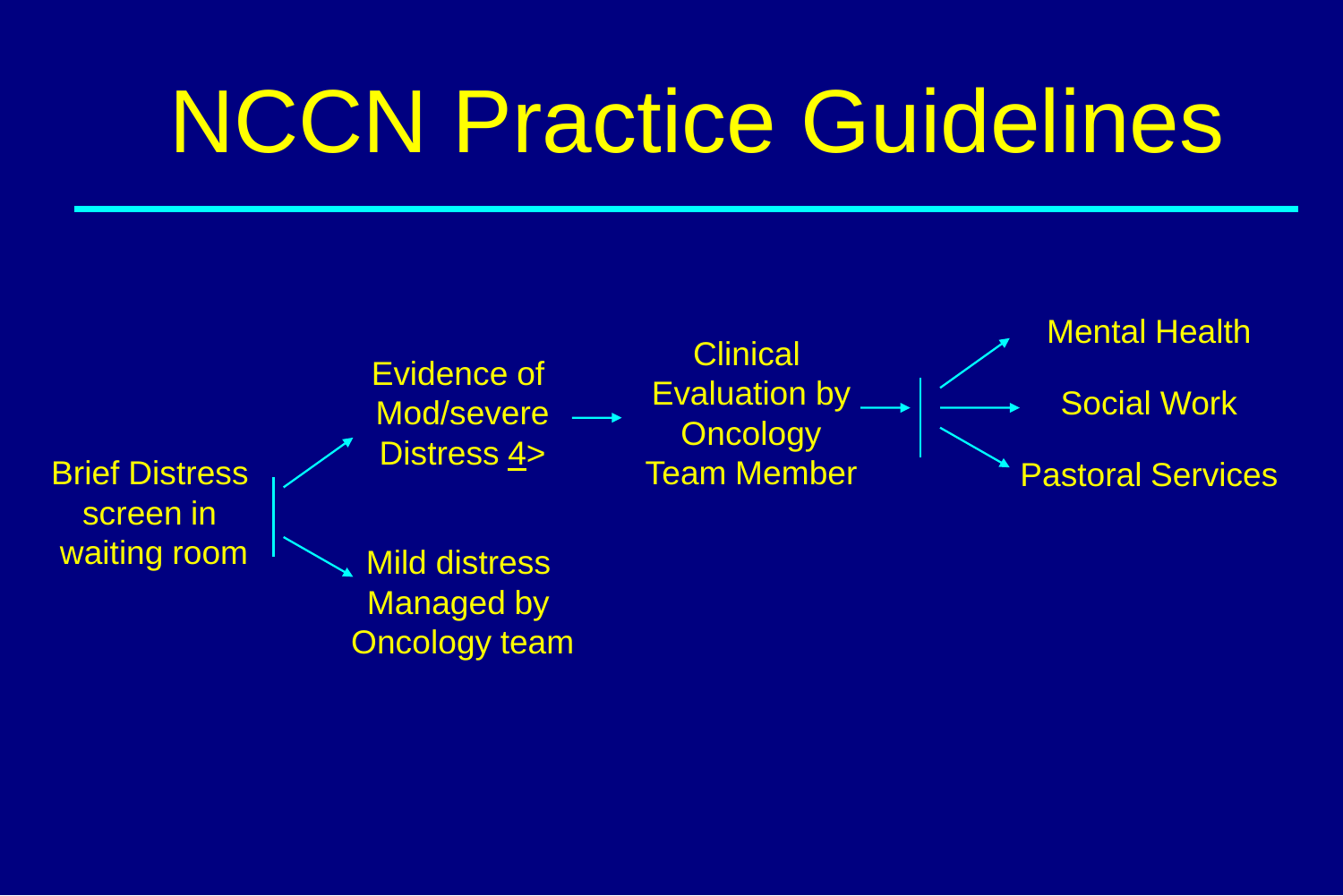#### **National Attention to Complaints of Poor Psychosocial Care by Cancer Patients**

2005 \$1,000,000 to NIH to study "barriers to psychosocial care for patients with cancer and their families in community settings"

2006-07 Given to Institute of Medicine to appoint a Multi-disciplinary **Committee**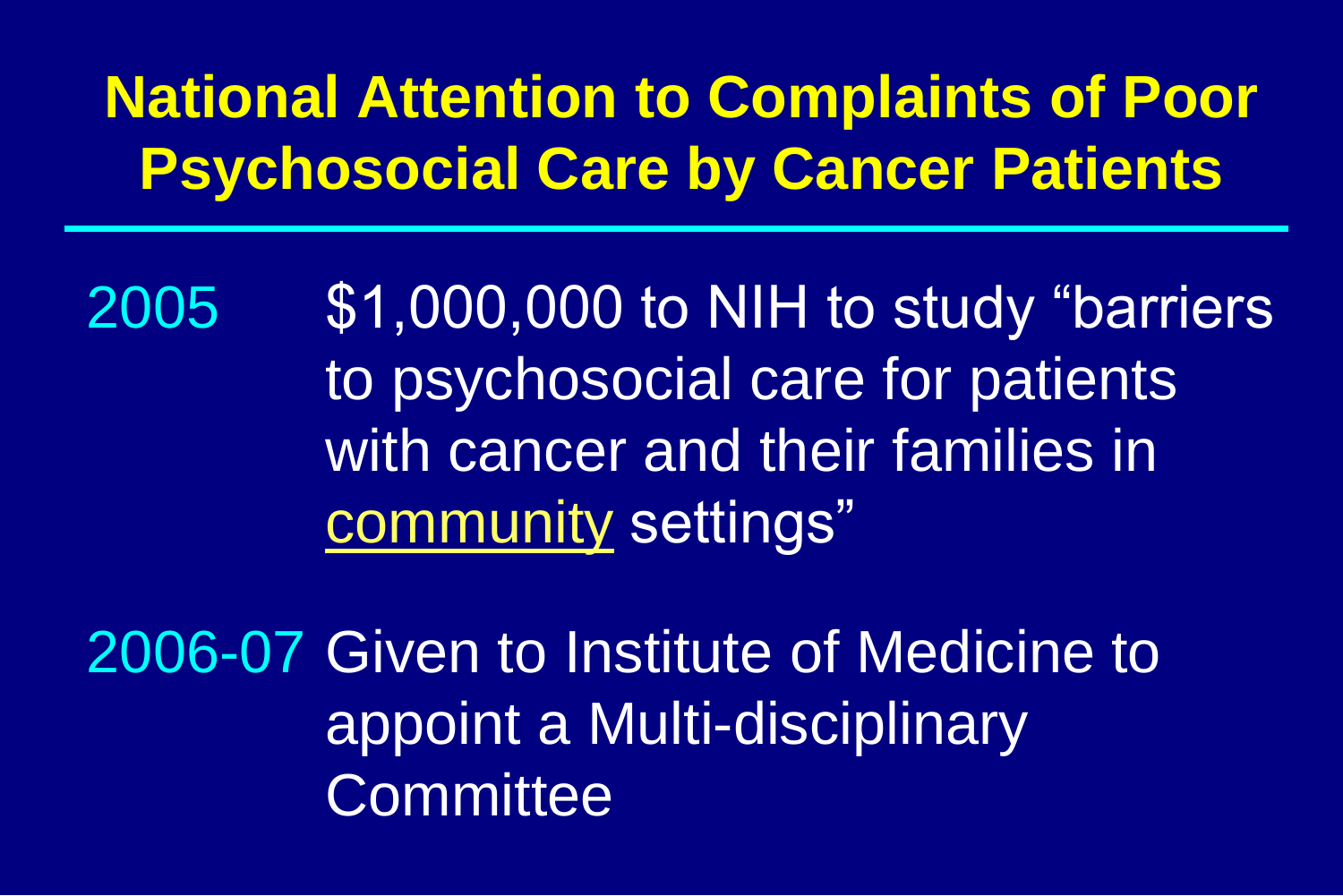## **Result: Strong Evidence Base for Psychosocial Interventions**

- Communication: Doctor-Patient
- Psychotherapy/Counseling
- Psychopharmacological
- Self-management (diabetes, CVD)
- Behavior change (smoking)
- Burden of caregiver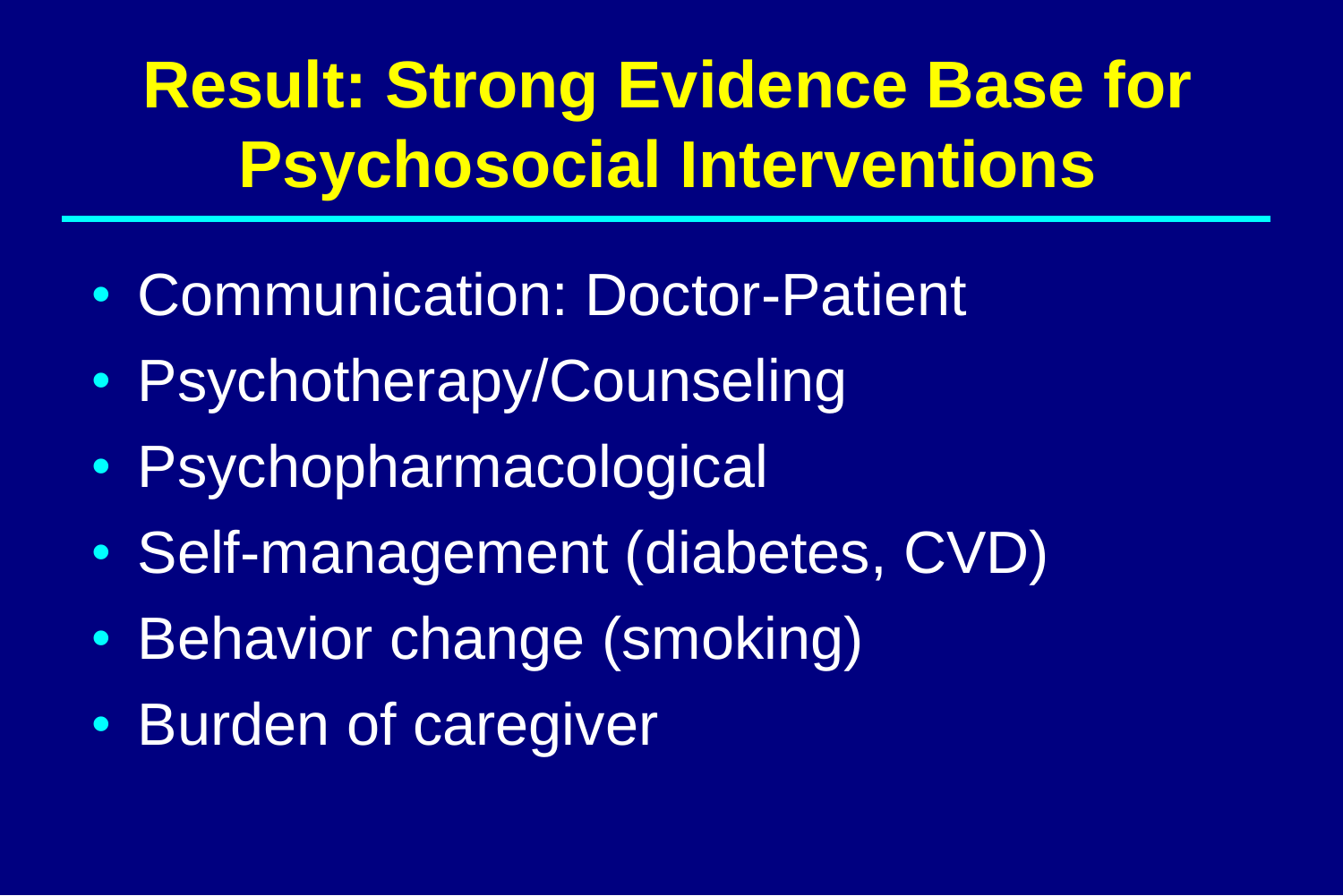**IOM Report: A New Standard of Quality Cancer Care: 2008**

• The psychosocial domain must be integrated into routine cancer care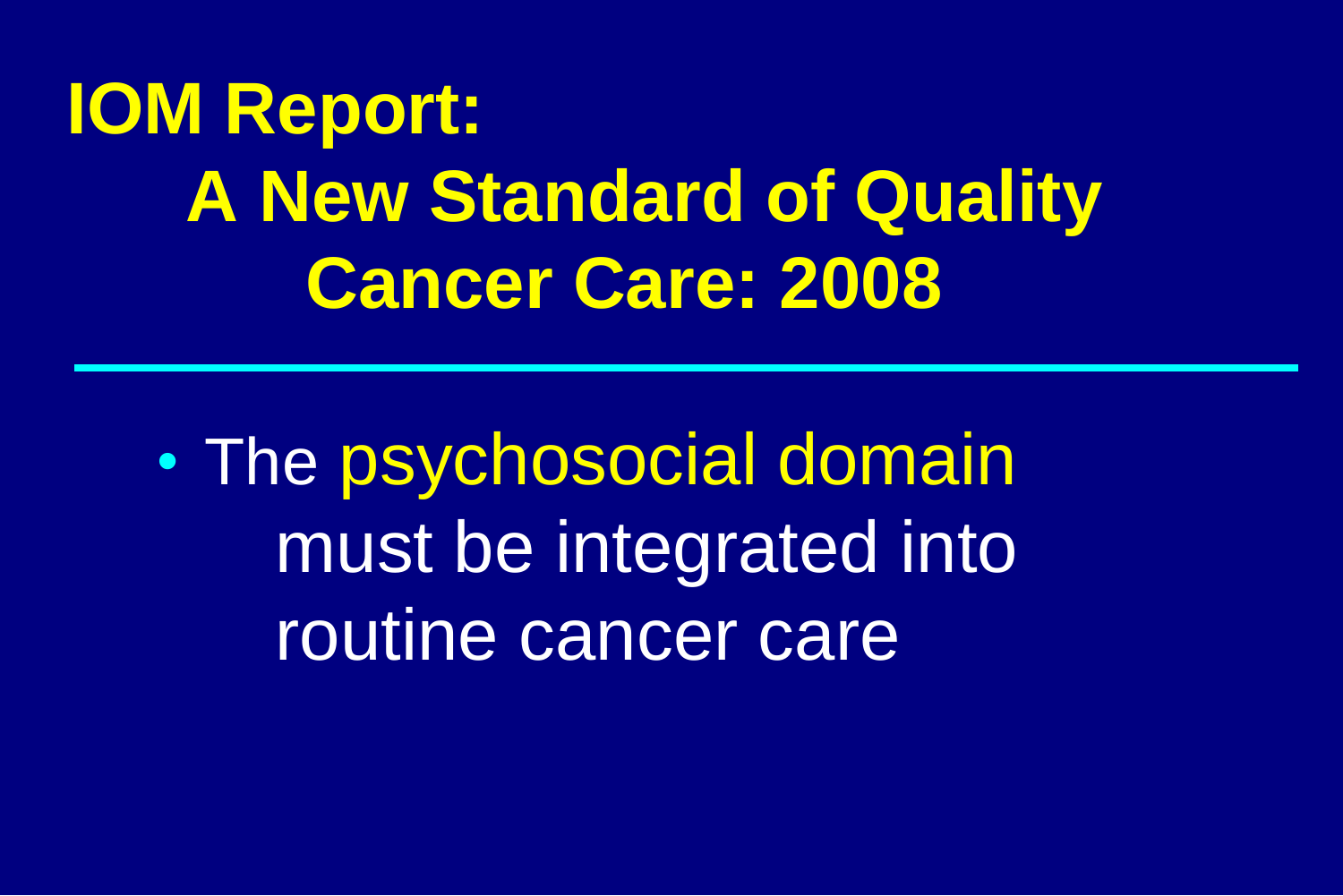#### Model for Psychosocial Services

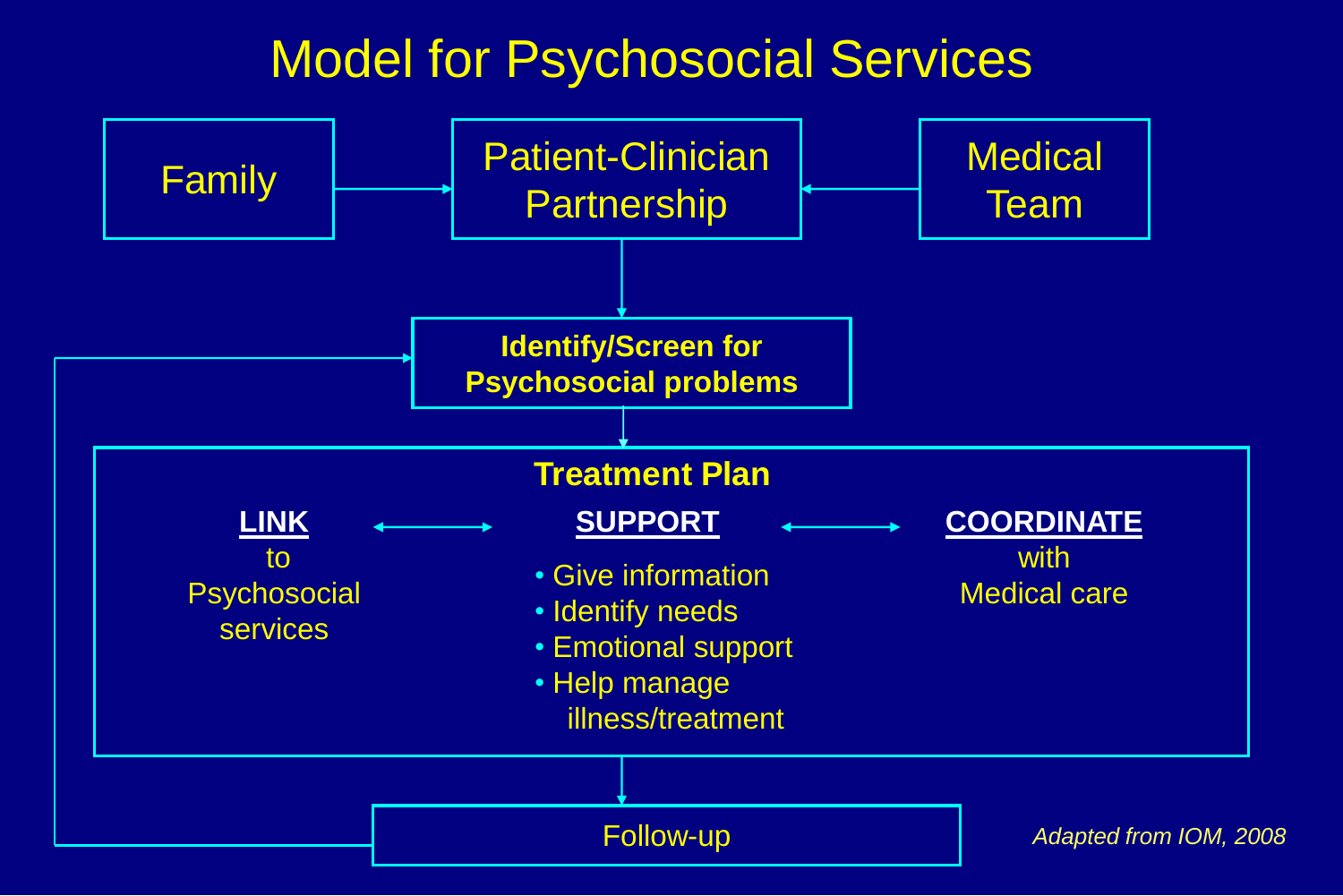### **2009 ASCO: Quality Oncology Practice Initiative (QOPI)**

- 100 community oncologists have voluntarily audited their practice through QOPI
- Psychosocial quality indicators now included in all QOPI audits
- Quality of psychosocial care can now be assessed; a "report card" can be given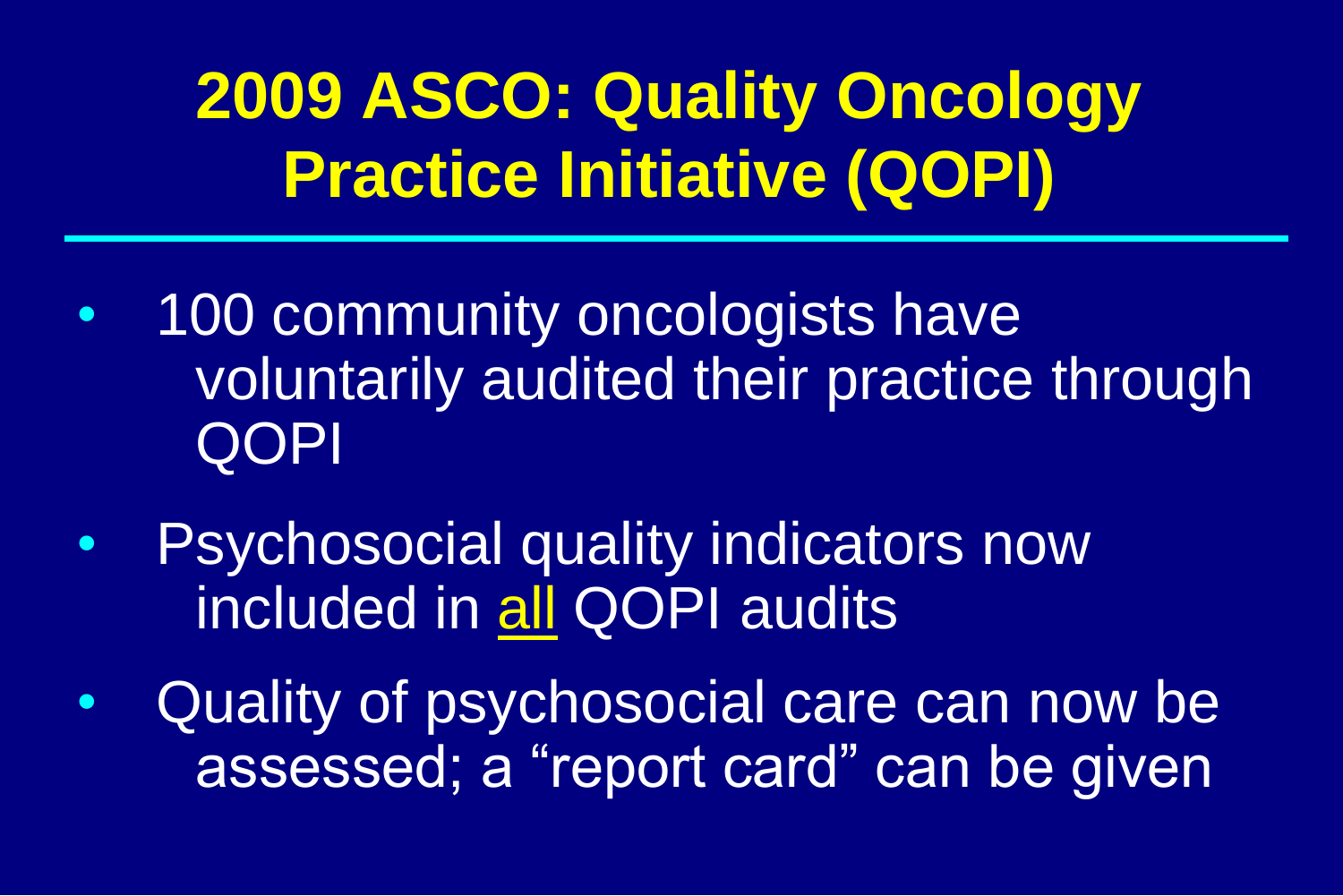## **2011 American College of Surgeons Commission of Cancer Endorsed**

New Standard for accreditation of 1500 cancer centers which requires that the psychosocial domain be a component of routine care by 2015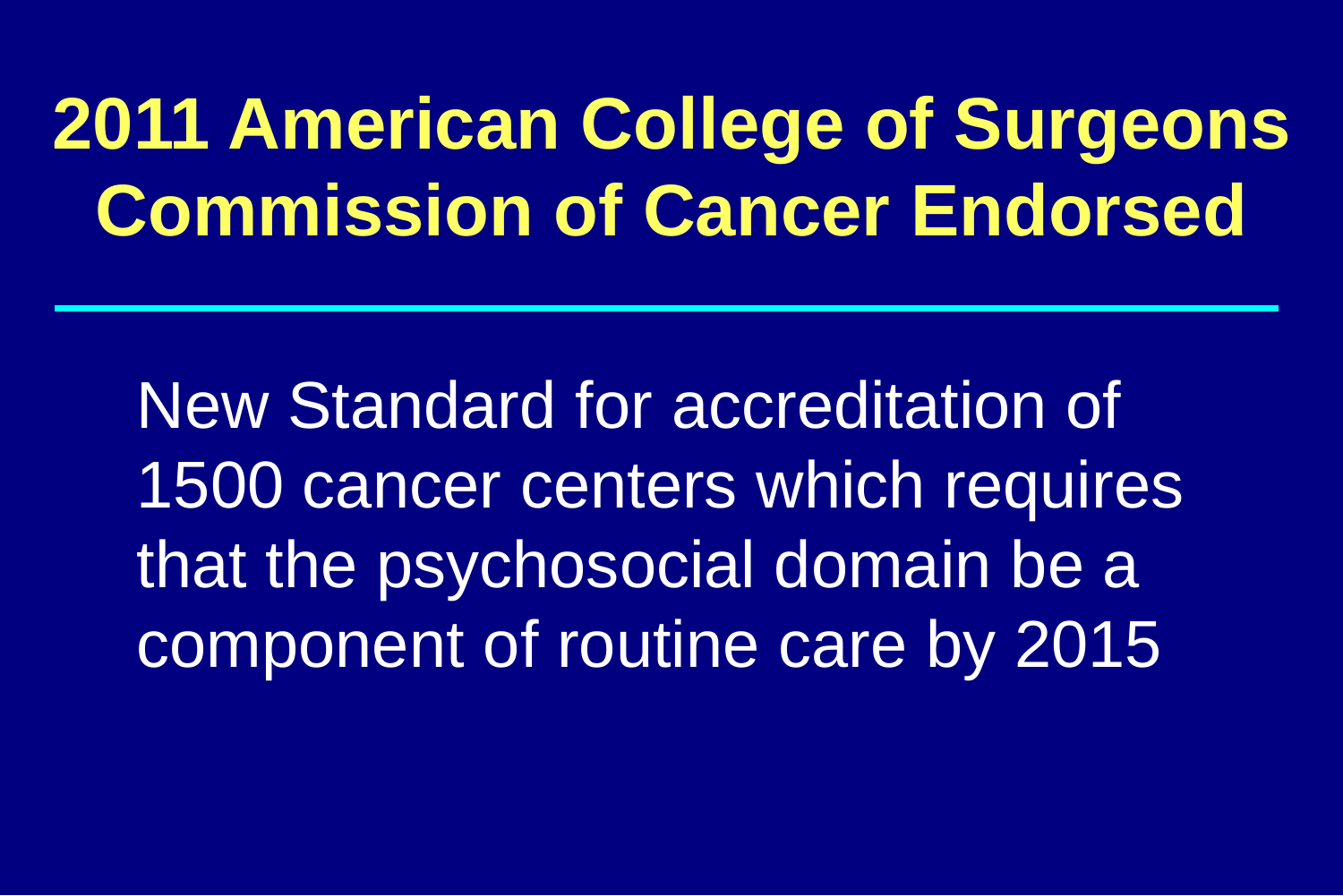• How do we implement the new standard into routine care?

• Implementation is the big next step to alter routine practice patterns – HARD JOB!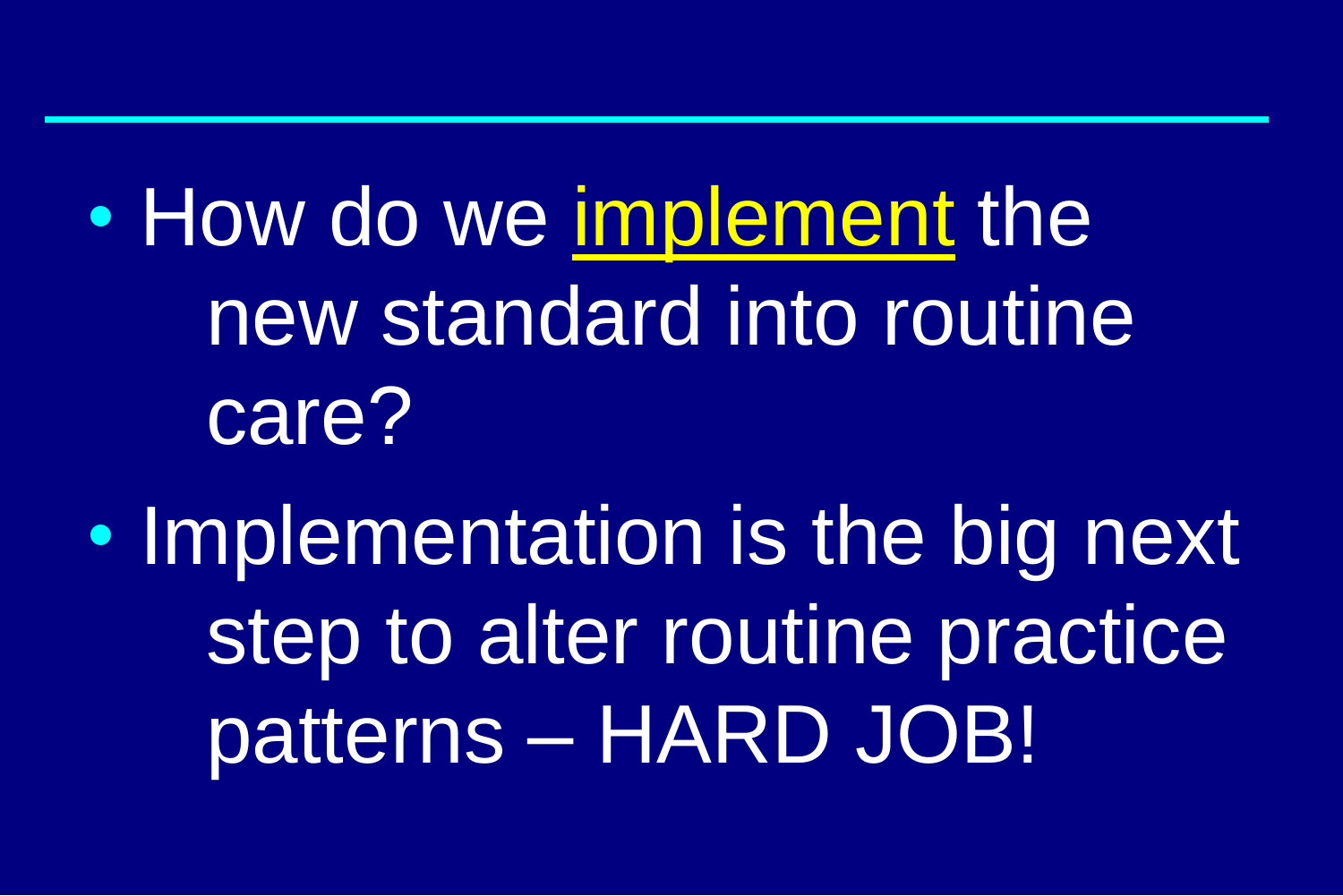#### **International Psycho-Oncology Society**

#### Adapted the IOM Standard:

- **Quality care must integrate the psychosocial domain into routine care**
- **Distress should be identified as the sixth vital sign after pain**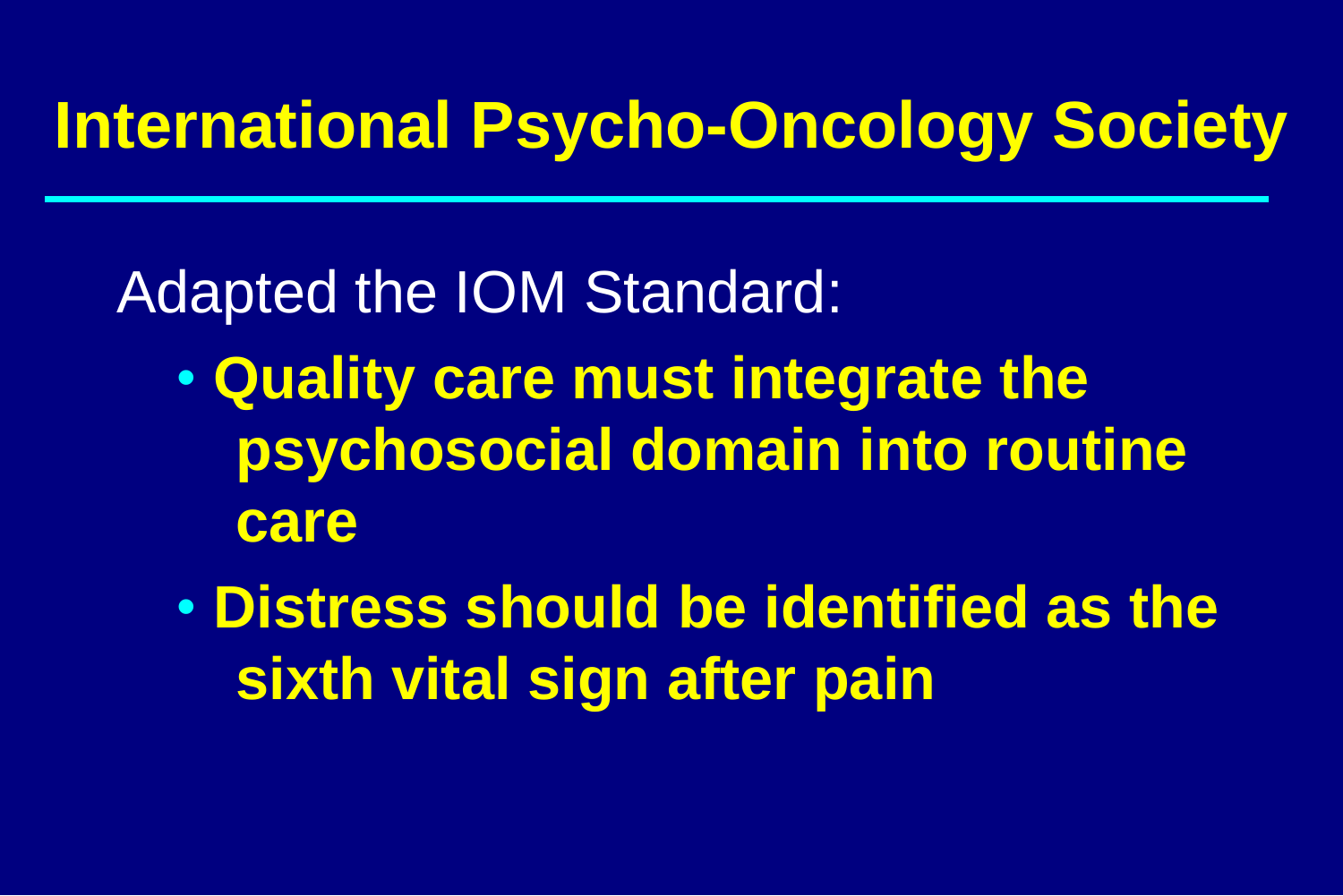

# IPOS Quality Standard through the International Union Against Cancer (UICC), has been endorsed by 72 affiliated Organizations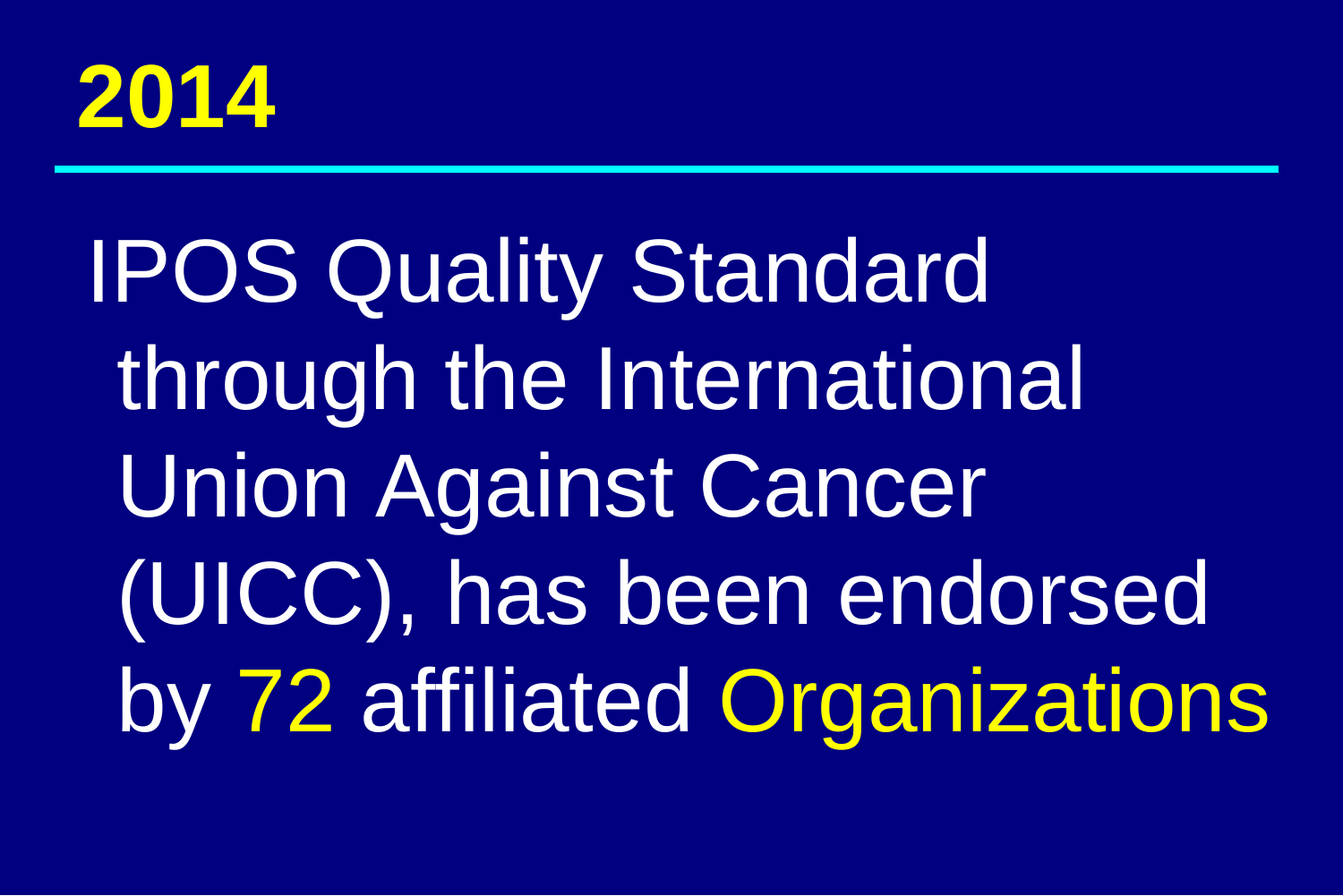

Statement on Standards and Clinical Practice Guidelines in Clinical Care

**International Endorsement** 

















Canadian Association of Psychosocial Oncology Association Canadienne d'Oncologie Psychosociale





CENTRO DE CÁNCER DE BRASÍLIA









**SA** 



Associação para Crianças e Adolescentes com Câncer

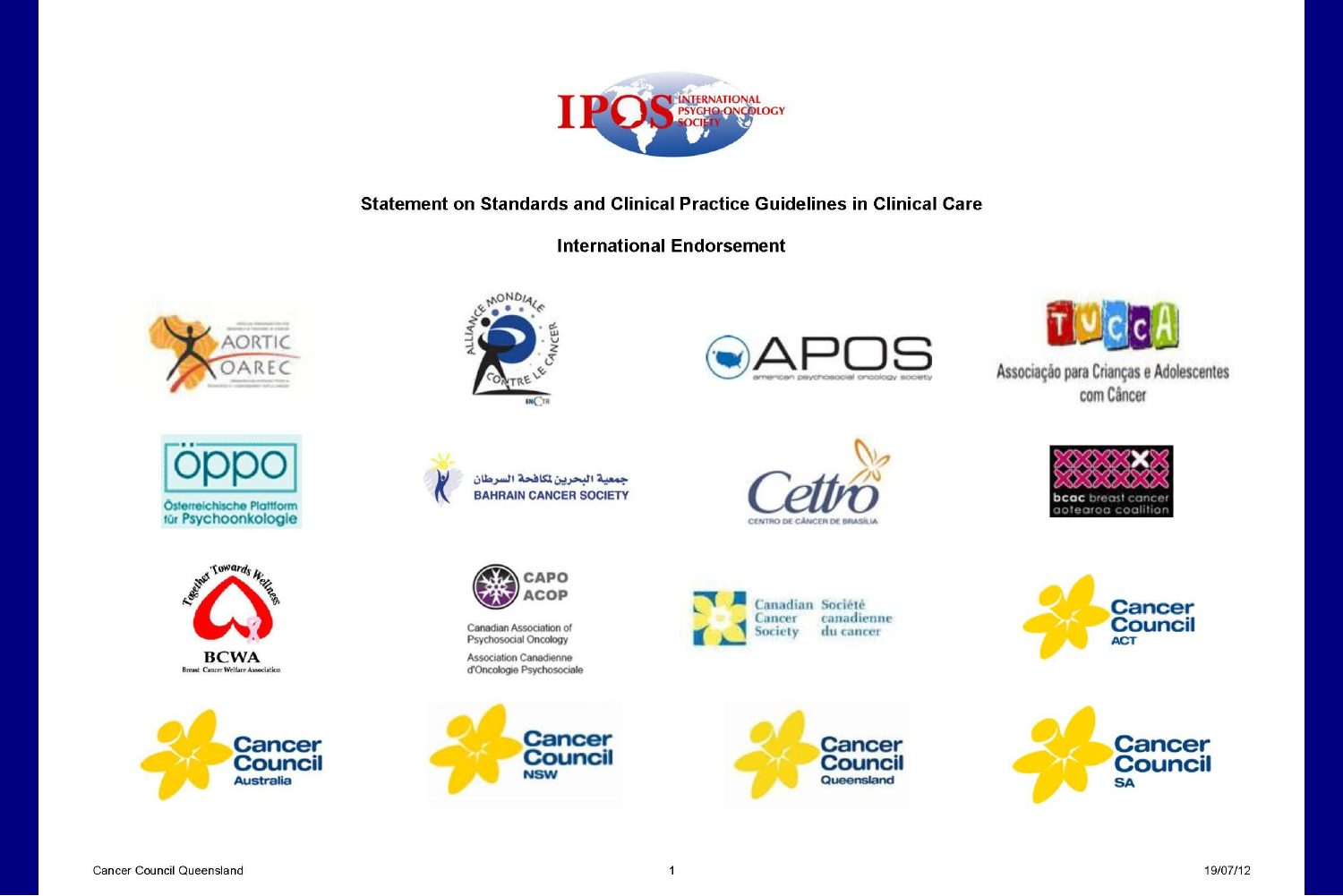## **2014: A Science of Care**

- Evidence based interventions and treatment guidelines for care of the whole patient established a **science of psychosocial care**
- Distress screening (recognition, triage and referral of distressed patients) must be part of routine oncology care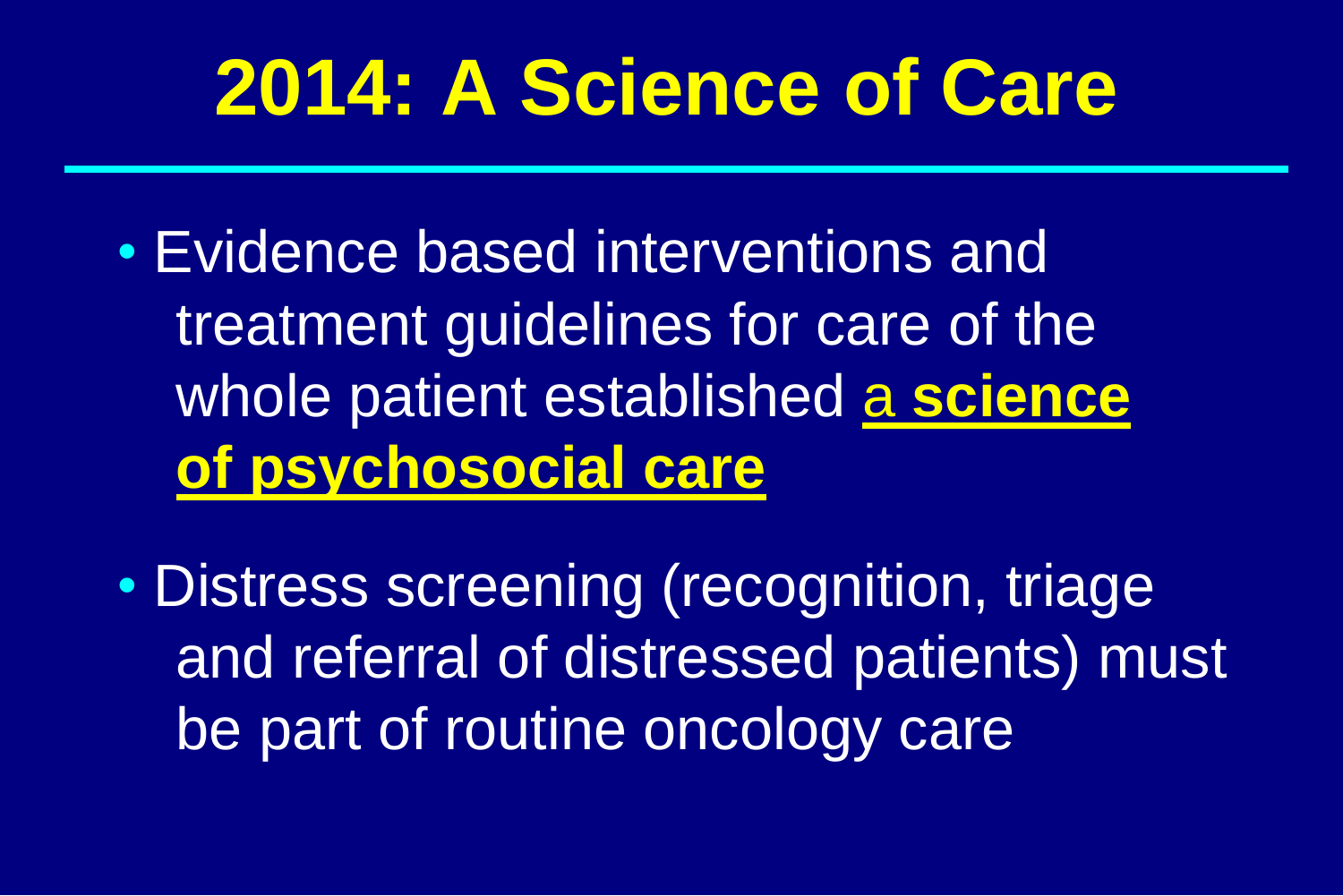### Distress Should Be

#### Monitored routinely now as the 6<sup>th</sup> VITAL SIGN

Pulse Respiration **Temperature** Blood pressure **Pain (0-10) Distress (0-10)**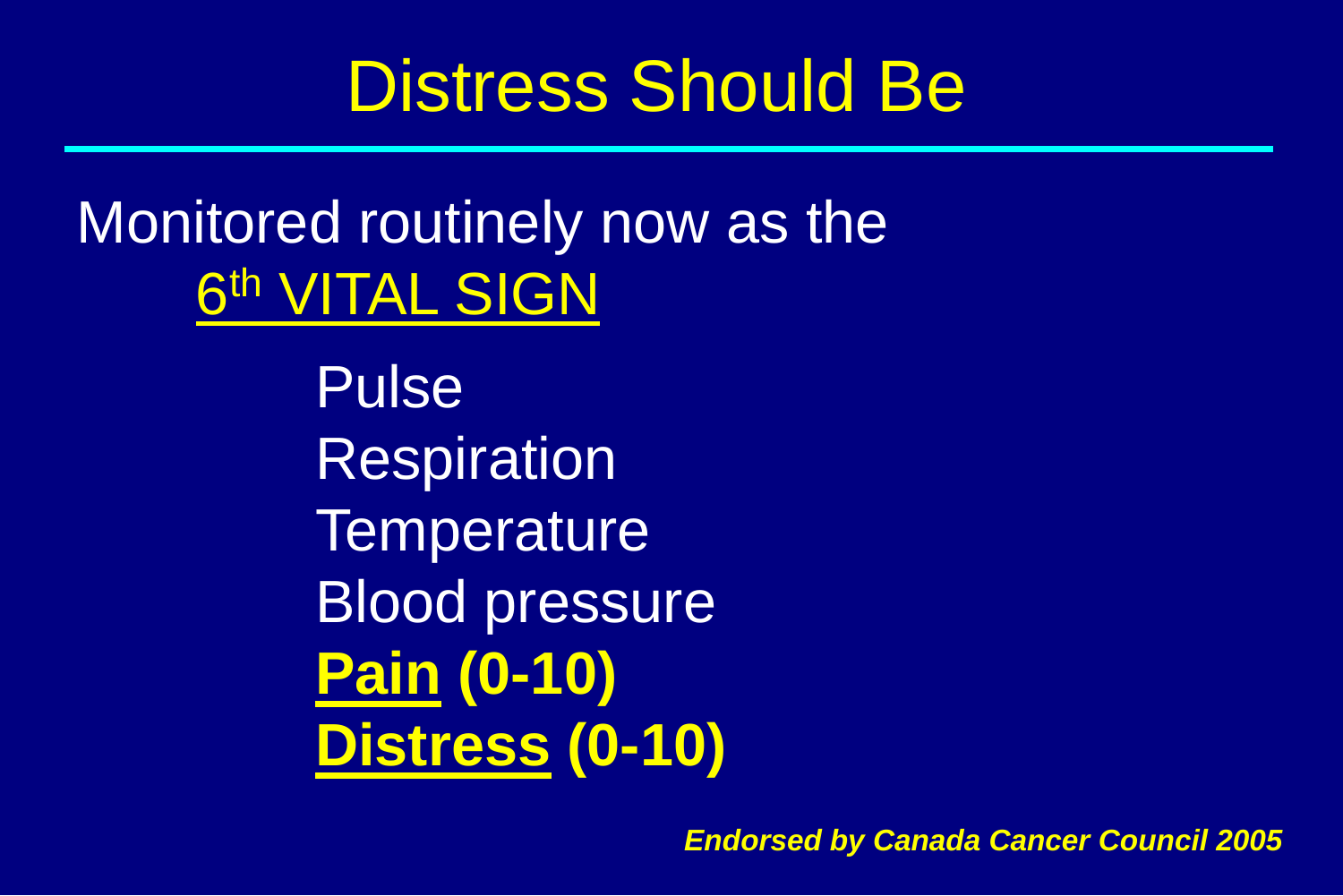## **Psychosocial Research Today**

- In cancer prevention / detection (smoking, exercise, diet)
- In coping with diagnosis and treatment
- In cancer survivors
- IN PALLIATIVE AND END-OF-LIFE CARE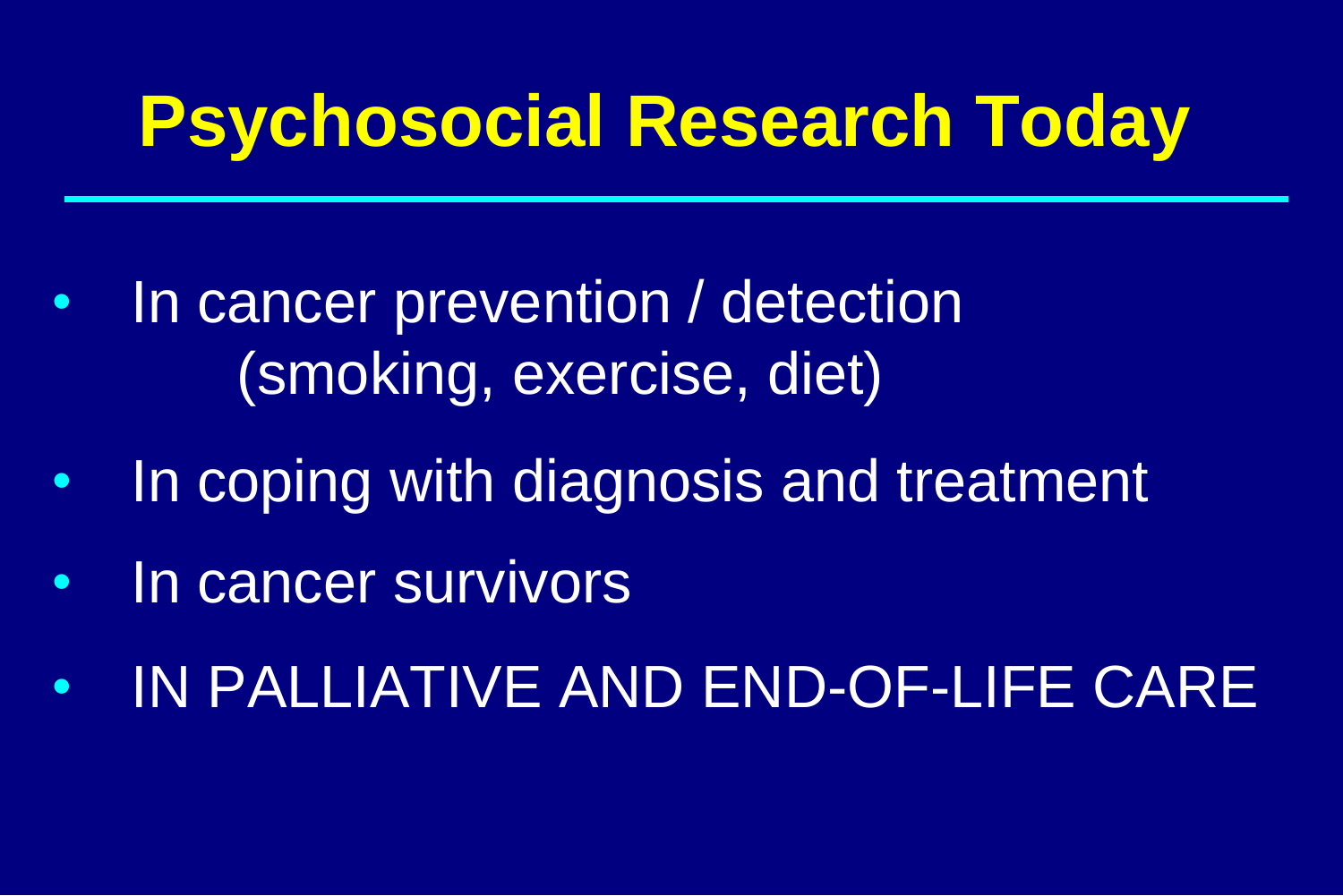## **Psychosocial Issues in Palliative Care**

#### Two Components

Pain L Physical symptoms **Psychological** Social Spiritual/Existential PAIN -SUFFERING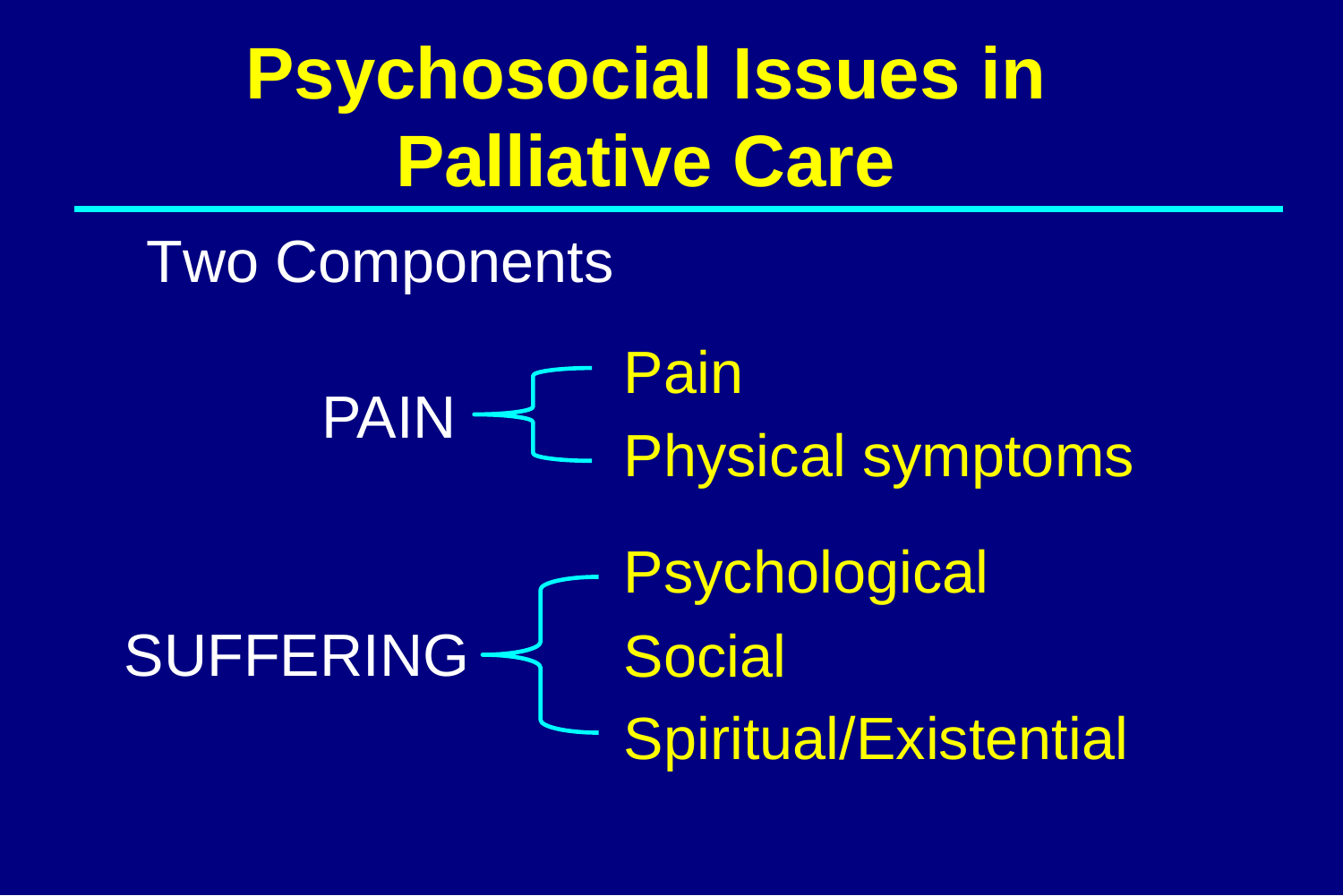## **"Suffering of the Mind": Distress of Illness**

- Physical symptoms (pain, fatigue)
- Psychological symptoms (fears, sadness)
- Social concerns (for family and their future)
- Spiritual concerns seeking comforting philosophical, religious or spiritual beliefs
- Existential concerns seeking meaning in life and possible death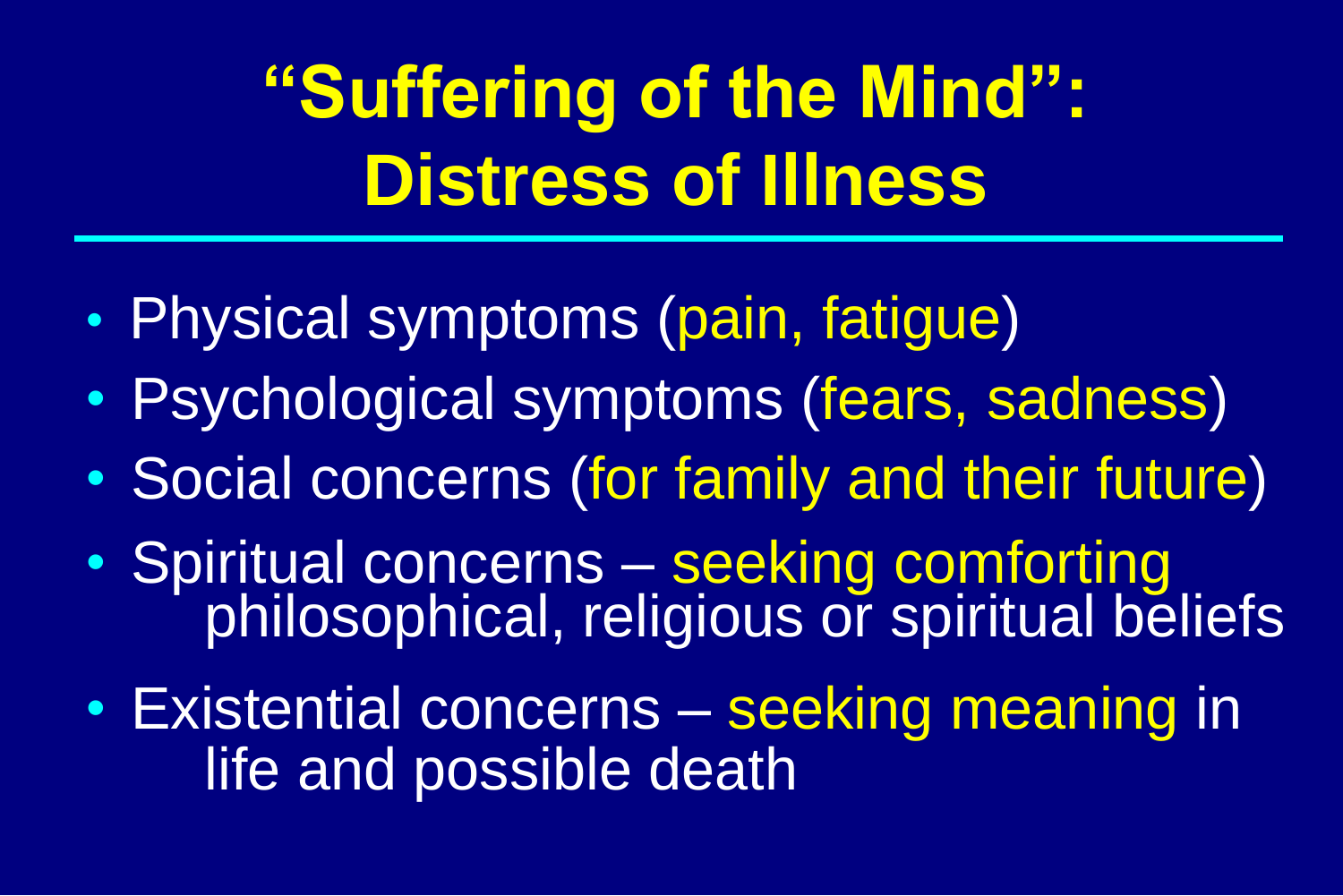**"We are not ourselves when nature, being oppressed, commands the mind to suffer with the body"**

**King Lear, Act II**